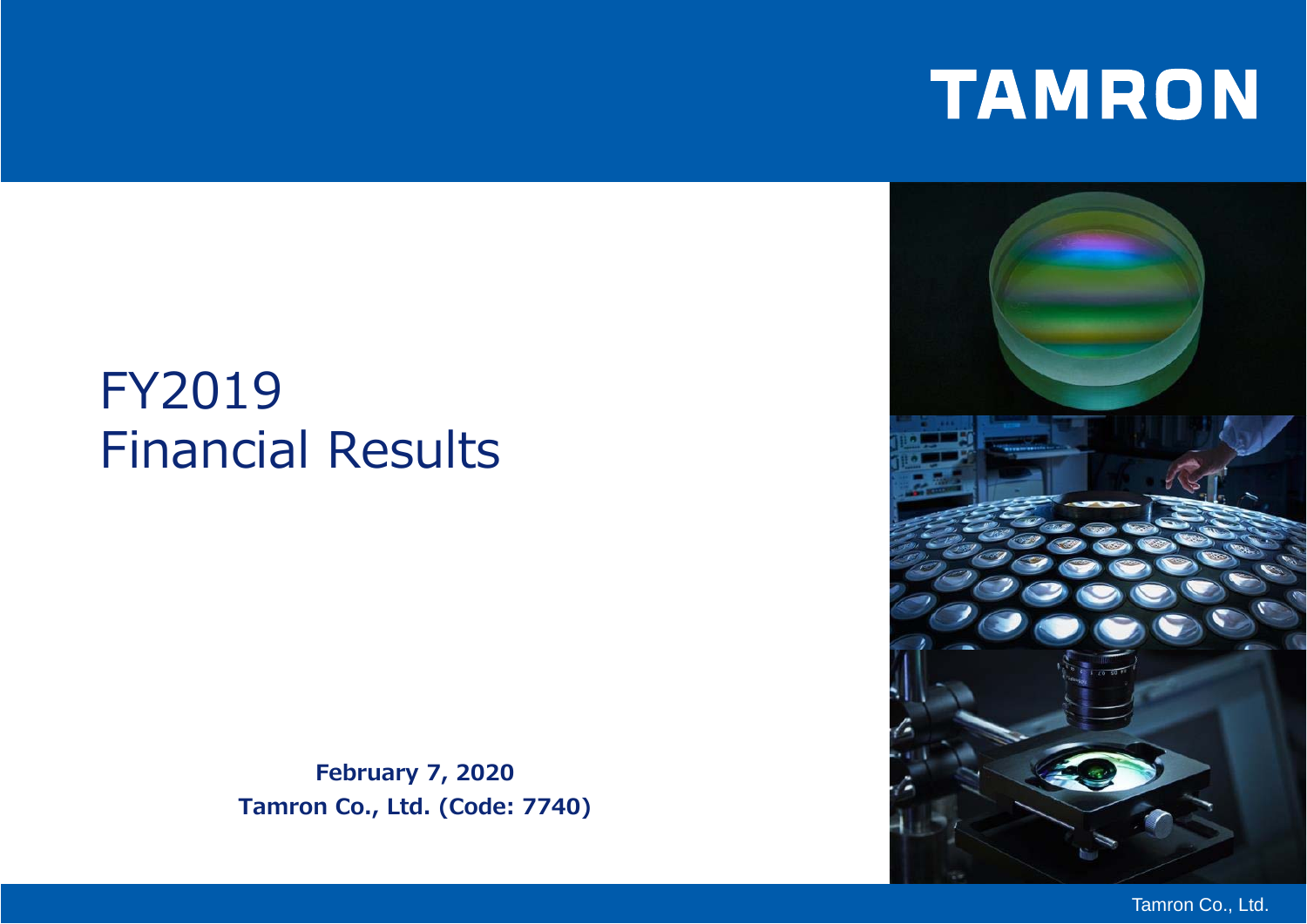#### **Contents**

#### **Ⅰ. FY2019 Summary and Mid-Term Management Plan**

- 1. FY2019 Summary
- 2. Mid-Term Management Plan
	- 1) Financial Target (Consolidated)
	- 2) Target by Segment

#### **Ⅱ. FY2019 Financial Results**

- 1. FY2019 Financial Results
- 2. FY2019 Performance Variation Factors
- 3. FY2019 Results by Segment
	- 1) Photographic Products
	- 2) Optical Components
	- 3) Commercial / Industrial-Use Optics

#### **Ⅲ. FY2020 Forecast**

- 1. FY2020 Financial Forecast
- 2. FY2020 Forecast by Segment
	- 1) Photographic Products
- 2) Optical Components
- 3) Commercial / Industrial-Use Optics
- 3. Activities for ESG

#### **Ⅳ. Reference Data**

- 1. Financial Summary
- 2. Capital Investment, Depreciation, & Research & Development Expenses
- 3. Cash Flow Situation
- 4. Cash Dividends Outlook & Key Performance Indicators
- 5. Impact of Foreign Exchange Rate Fluctuations

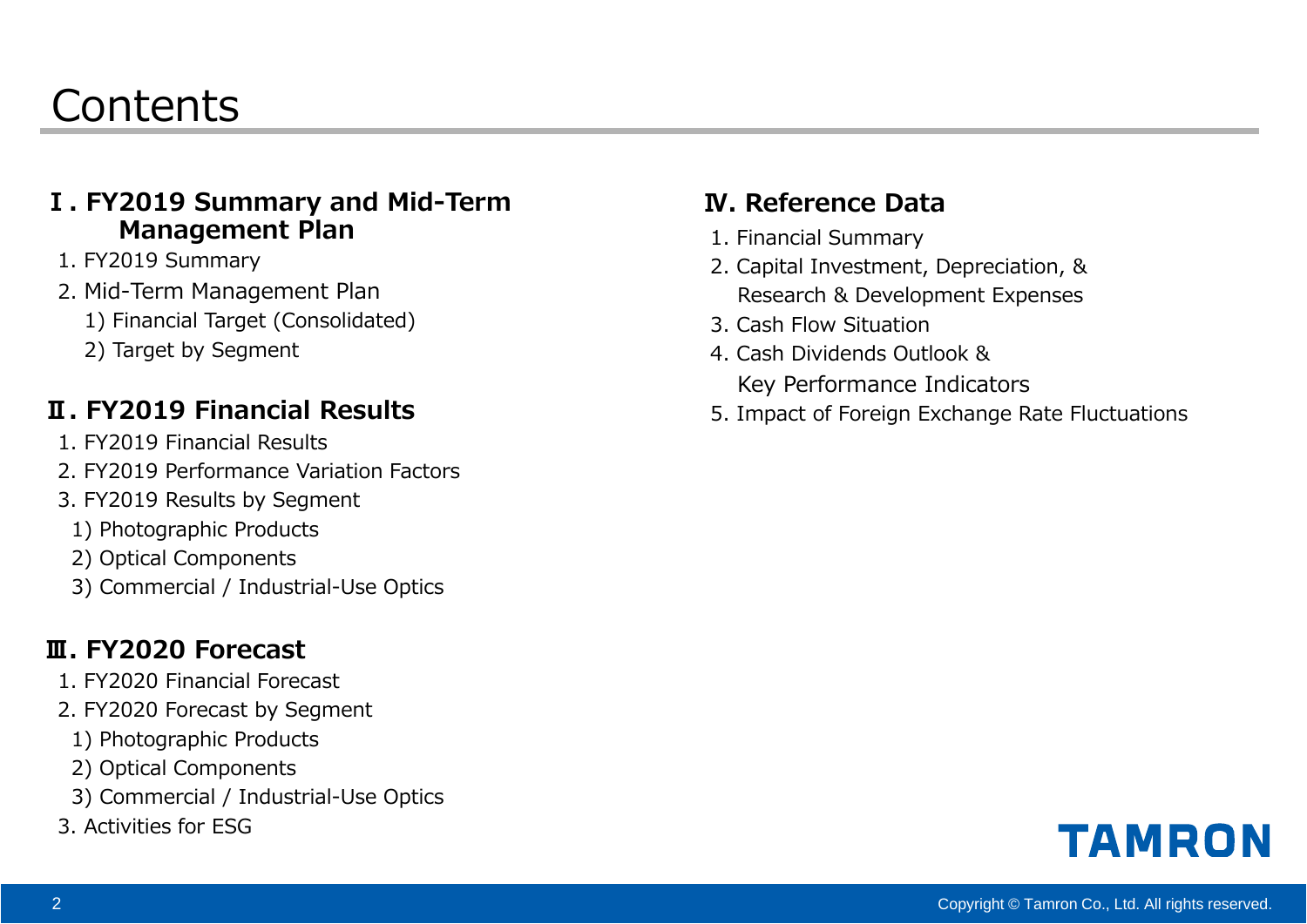# **Ⅰ.FY2019 Summary and Mid-Term Management Plan**



Copyright © Tamron Co., Ltd. All rights reserved.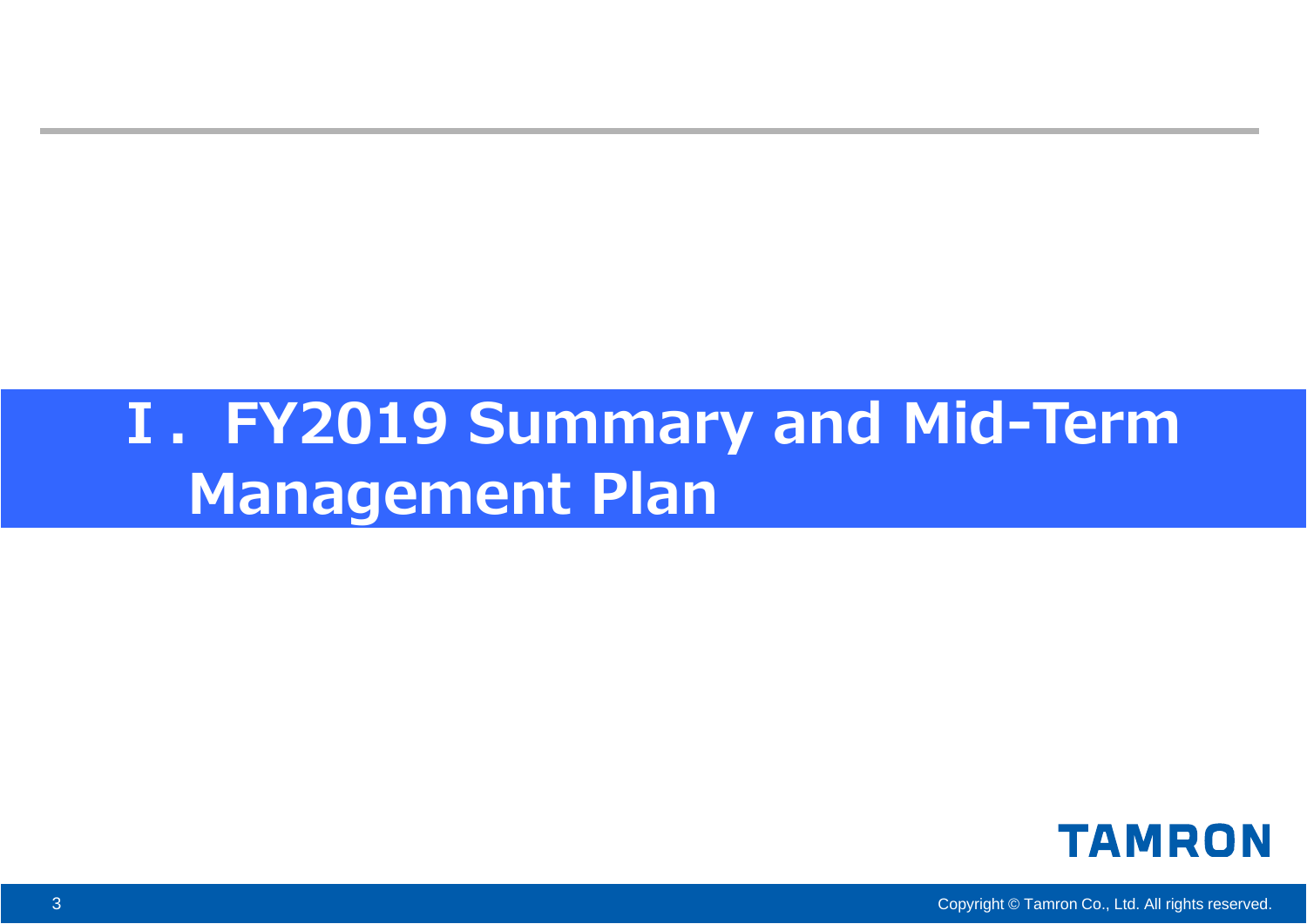# Ⅰ-1. FY2019 Summary

#### **【Business Environment】**

- $\blacktriangleright$ Market Situation:
- • Digital SLR cameras decreased by 20% from the previous year: Digital SLR down by 41%; whereas, Mirrorless up by 4% from the previous year.
- • Interchangeable lenses decreased by 12% from the previous year: APS-C down by 23% from the previous year;

Full-Size down by 6% from the previous year.

- •DSC decreased by 18% from the previous year.
- • Surveillance camera and automotive camera continued toshow a steady growth.
- $\blacktriangleright$ Exchange Rate  $\Rightarrow$  JPY got stronger against USD and EUR Especially against EUR, JPY got stronger by ¥8 from the previous year **【Company's Results】**
- FY2018 Comparison:
- • Although the digital camera markets decreased, sales of Photographic Products and Commercial / Industrial-Use Optics segments sharply increased from the previous year.
- • Achieved the highest gross margin ever; operating and ordinary income margin significantly increased and reached 10% level. ⇒ The sales increased for 3 years in a row and the profits achieved two-digit increase from the previous year.
- $\triangleright$  Achieved the highest Net Income in Tamron history due to the profitability improvement. The total annual dividends will be the highest in Tamron history: 68 JPY per share. (adding 8 JPY per share to the previous forecast),

**TAMRON** 

**【Operating Income by Semiannual 】** Both of 1<sup>st</sup> H and 2<sup>nd</sup> H increased from the previous year (Operating margin in 2<sup>nd</sup> H achieved 13% level)

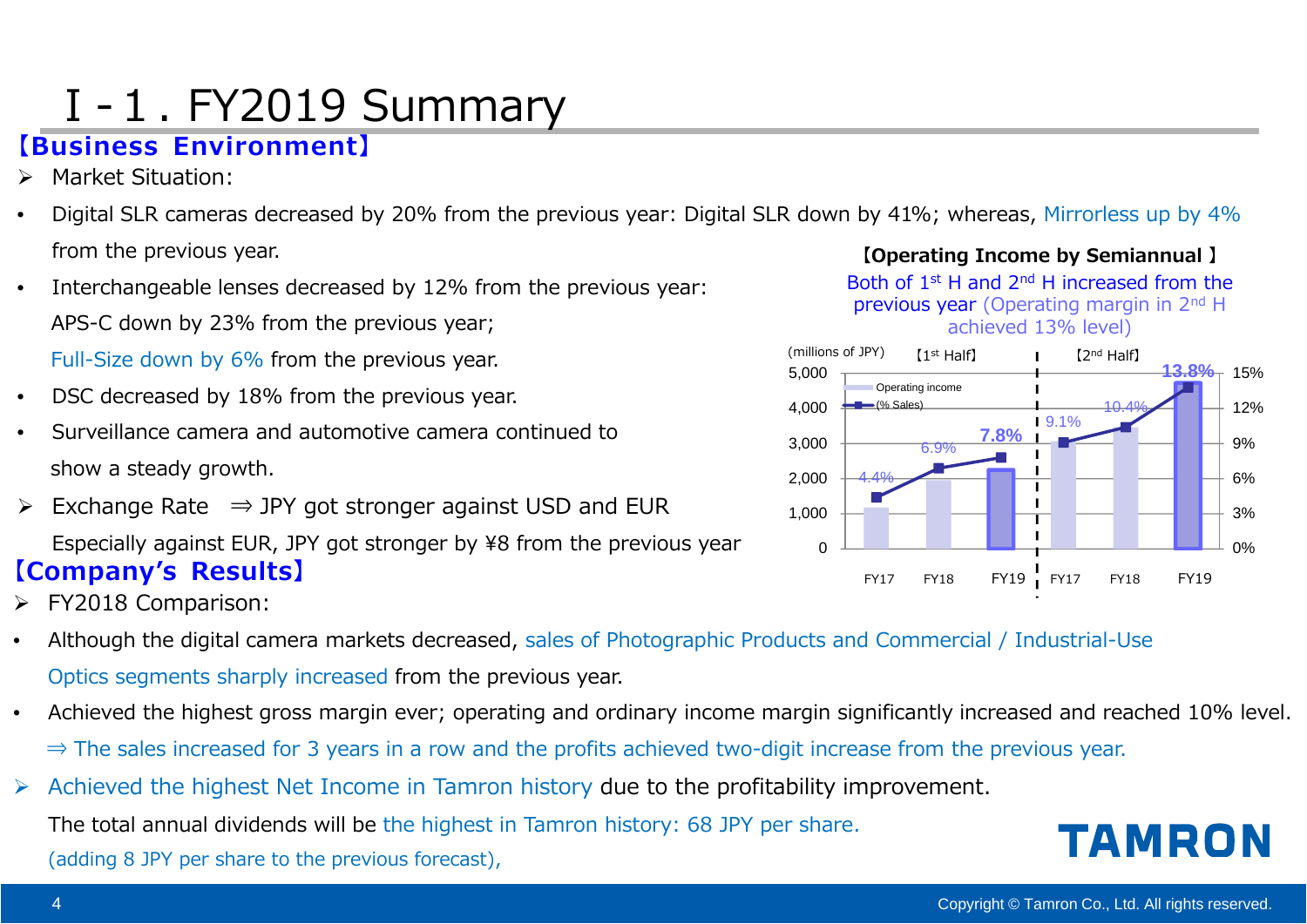### Ⅰ-2. Mid-Term Management Plan 1) Financial Target (Consolidated)



4.6 2.4  $4.2$  5.4 **7.0 7.0** 6.6 71.9 59.9 60.5 61.8 **63.3 65.5** 72.0  $\Omega$ 24680 20406080FY15 FY16 FY17 FY18 FY19 FY20 (Forecast) FY20**Conducted Sales** Conduction Conductor Conductor Conductor Conductor Conductor Conductor Conductor Conductor Conductor Conductor Conductor Conductor Conductor Conductor Conductor Conductor Conductor Conductor Conductor Con Billons of JPYSalesOperating Income

#### **⇒Achieved the Target FY20 one year ahead of the schedule.**

 $\triangleright$  The 2<sup>nd</sup> year sales did not achieve its forecast due to negative impact of exchange rate, shrank of the digital camera markets, and lack of expected growth of the drone markets. Therefore, sales of the Target FY20 are revised downward.

#### **⇒Aim for exceeding the target profit and increasing the sales**  TAMRON **in four consecutive years.**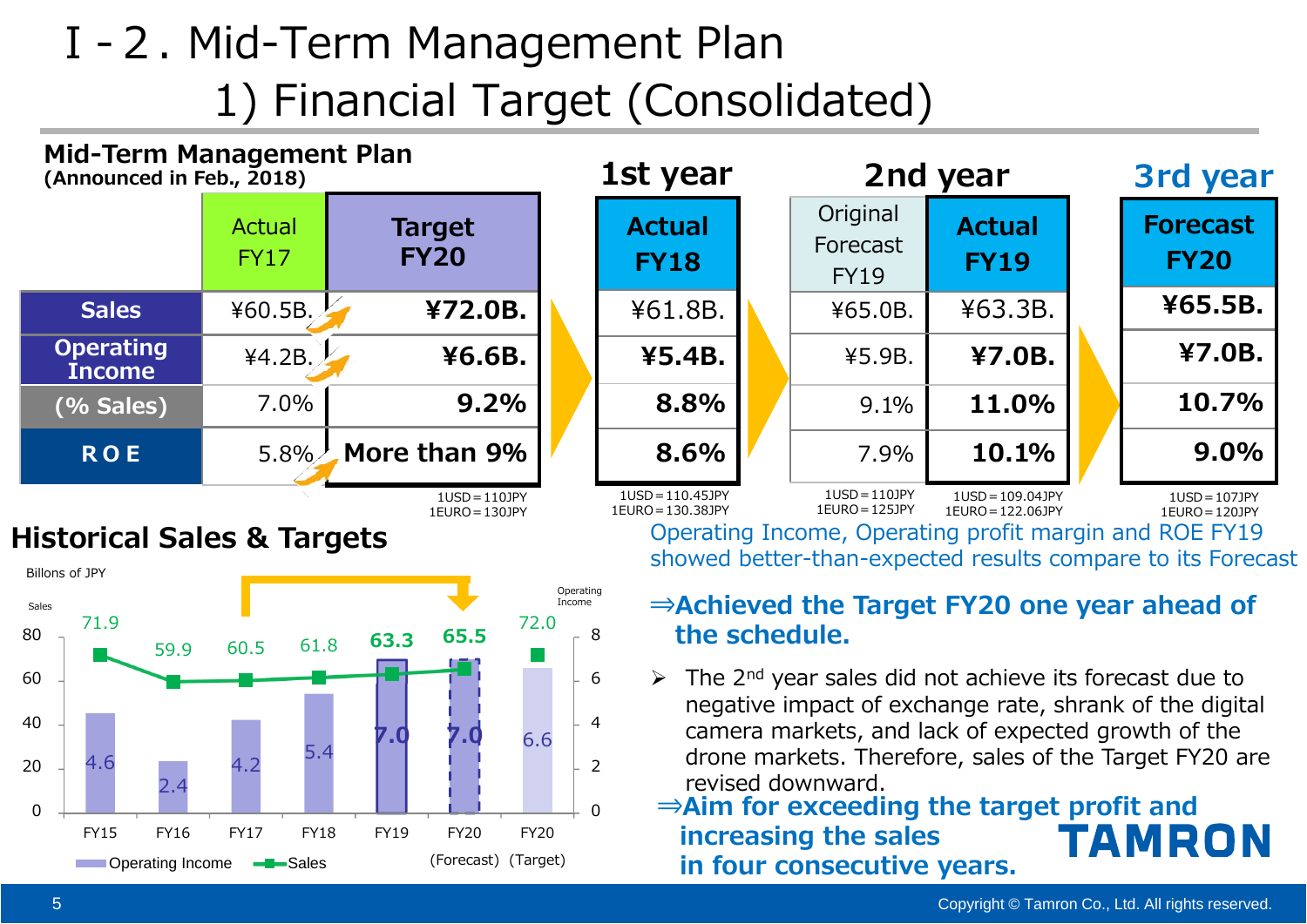# Ⅰ-2. Mid-Term Management Plan 2) Target by Segment

#### **<Management Policy by Segment>**

| <b>Digital Camera</b><br>(Matured Market)                                                                                  | Without the assumption of market growth,<br>profitability improvement is the highest<br>priority. (Higher gross profit margin of own-<br>brand with lower business operation costs.)                                                                            | Operating margin in<br>Photographic Products<br><b>FY19</b><br><b>FY16</b><br>$8.6\% \Rightarrow 18.7\%$                                                                                                 |
|----------------------------------------------------------------------------------------------------------------------------|-----------------------------------------------------------------------------------------------------------------------------------------------------------------------------------------------------------------------------------------------------------------|----------------------------------------------------------------------------------------------------------------------------------------------------------------------------------------------------------|
| <b>Surveillance/FA</b><br><b>(Growing Market)</b>                                                                          | By re-building R&D process, aiming to<br>expand lineup for both lens and camera<br>module products. (Maintain and secure<br>competitiveness to expand market share.)                                                                                            | · Sales of Module business got<br>on track despite of the<br>influence of US-China trade<br>friction. (Sales resulted in<br>more than ¥1bil)                                                             |
| <b>High Priority</b><br><b>(Fast Growing</b><br><b>Market</b> )<br>*Drone and<br><b>Automotive Lens</b><br><b>Business</b> | Expanding the business by allocating more<br>resources to establish positions in each<br>markets. (Increasing R&D capacity for the<br>expected growth, initiating R&D and capital<br>investment on new element technologies, and<br>reducing production costs.) | · Sales in Automotive Lens<br>showed continuously two-digit<br>increase. (Sales resulted in<br>more than 130% compare to<br>the previous year.)<br>· Sales in Drone Lens kept more<br>than ¥1bil.a year. |
| <b>New Business</b>                                                                                                        | Exploring external partners, including M&A,<br>for new business development to realize the<br>sales growth in the early 2021.                                                                                                                                   | · Sales increased in medical<br>related products.                                                                                                                                                        |
|                                                                                                                            |                                                                                                                                                                                                                                                                 |                                                                                                                                                                                                          |

**<Results in FY19>**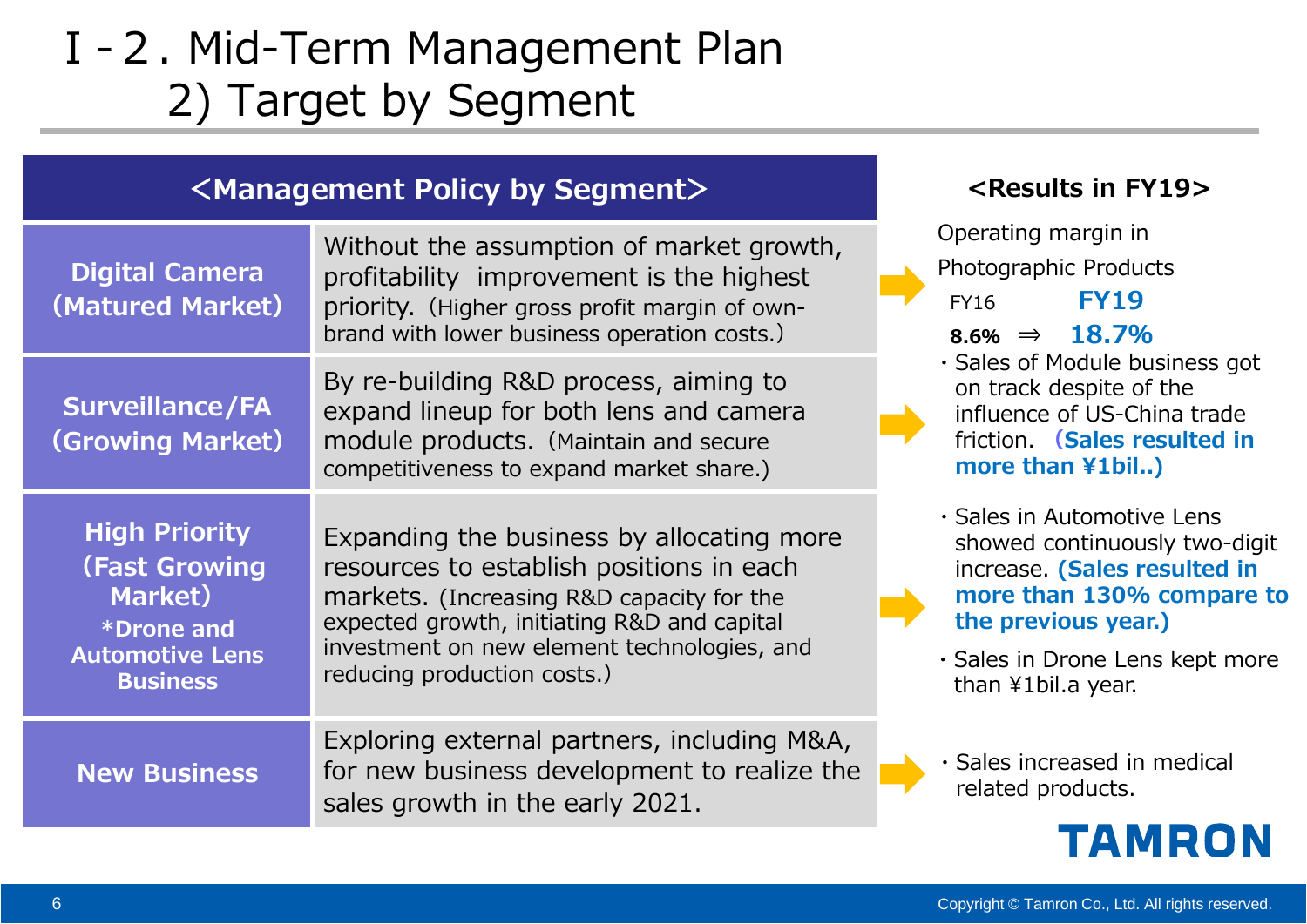### Ⅰ-2. Mid-Term Management Plan 2)Sales Target by Segment

**・The sales composition ratio of digital camera related products: FY17:80% <sup>⇒</sup> FY20:70% level ・Surveillance/FA : FY17 less than 10B JPY ⇒ FY20:15B JPY, 150% increase**

(billions of JPY)

| Segment                                          | Items                     | Category             | Actual<br><b>FY17</b> | <b>Actual</b><br><b>FY18</b> | <b>Actual</b><br><b>FY19</b> | <b>Forecast</b><br><b>FY20</b> | Original<br>Target<br><b>FY20</b> |
|--------------------------------------------------|---------------------------|----------------------|-----------------------|------------------------------|------------------------------|--------------------------------|-----------------------------------|
|                                                  | Own-Brand<br>Lenses       | Digital Camera       | 28.3                  | 28.6                         | 27.8                         | 28.2                           | 31.5                              |
| Photographic<br><b>Products</b>                  | <b>OEM Lenses</b>         | Digital Camera       | 17.0                  | 17.0                         | 18.4                         | 17.0                           | 17.5                              |
|                                                  |                           | <b>Total</b>         | 45.3                  | 45.6                         | 46.2                         | 45.2                           | 49.0                              |
|                                                  | DSC/VC<br>Lenses          | Digital Camera       | 2.7                   | 2.0                          | 1.6                          | 1.1                            | 0.5                               |
| Optical<br>Components                            | <b>Drone Lenses</b>       | <b>High Priority</b> | 0.6                   | 1.3                          | 1.1                          | 0.6                            | 4.8                               |
|                                                  | Others                    | Surveillance/FA      | 0.1                   | 0.1                          | 0.0                          | 0.0                            | 0.2                               |
|                                                  |                           | <b>Total</b>         | 3.4                   | 3.4                          | 2.7                          | 1.7                            | 5.5                               |
|                                                  | Surveillance/FA<br>Lenses | Surveillance/FA      | 9.5                   | 10.1                         | 10.8                         | 14.8                           | 12.3                              |
| Commercial /<br>Industrial-<br><b>Use Optics</b> | Automotive<br>Lenses      | <b>High Priority</b> | 2.3                   | 2.6                          | 3.5                          | 3.6                            | 4.5                               |
|                                                  | <b>Others</b>             | <b>New Business</b>  |                       | 0.0                          | 0.1                          | 0.2                            | 0.7                               |
|                                                  |                           | <b>Total</b>         | 11.8                  | 12.7                         | 14.4                         | 18.6                           | 17.5                              |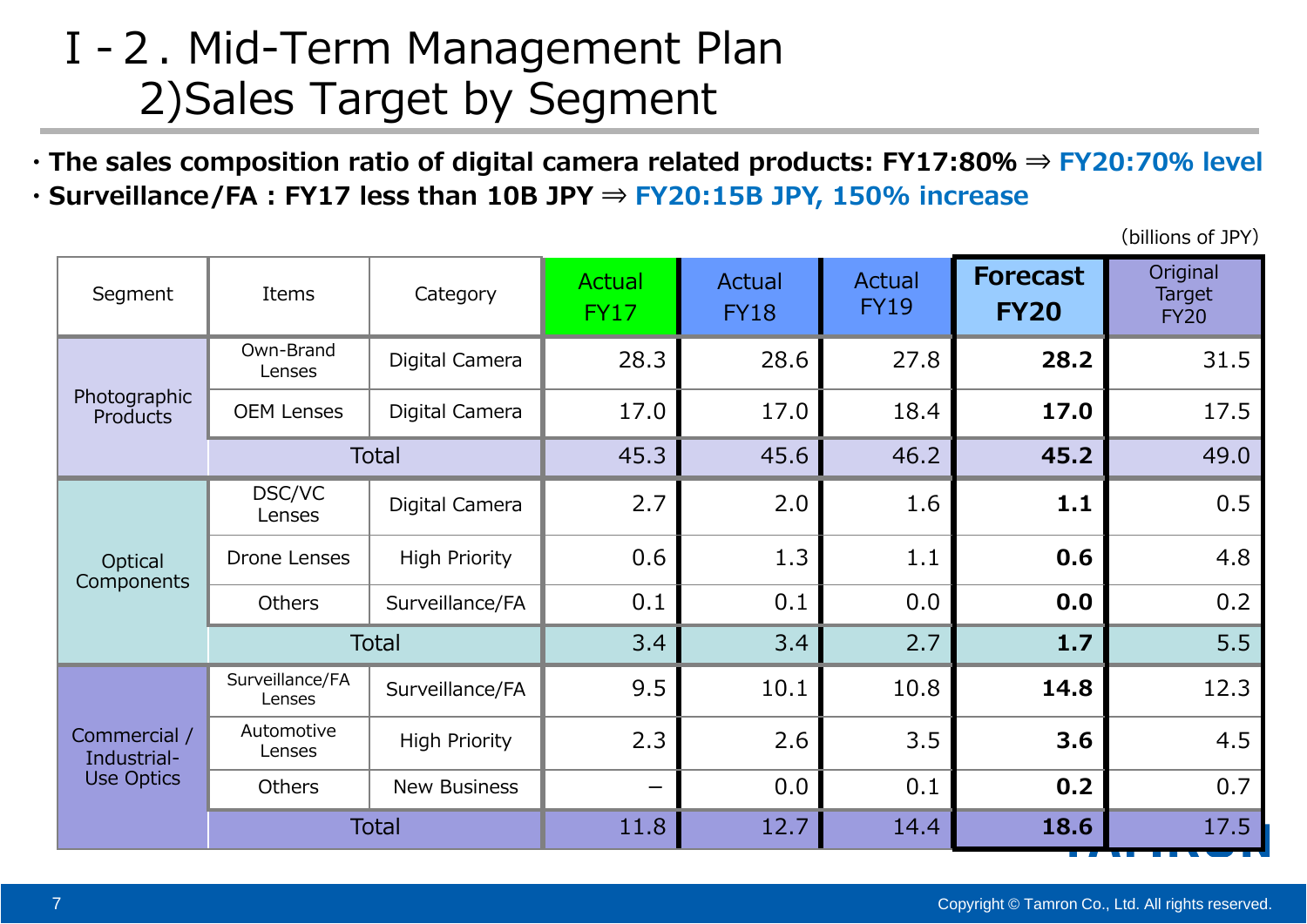# **Ⅱ.FY2019 Financial Results**



Copyright © Tamron Co., Ltd. All rights reserved.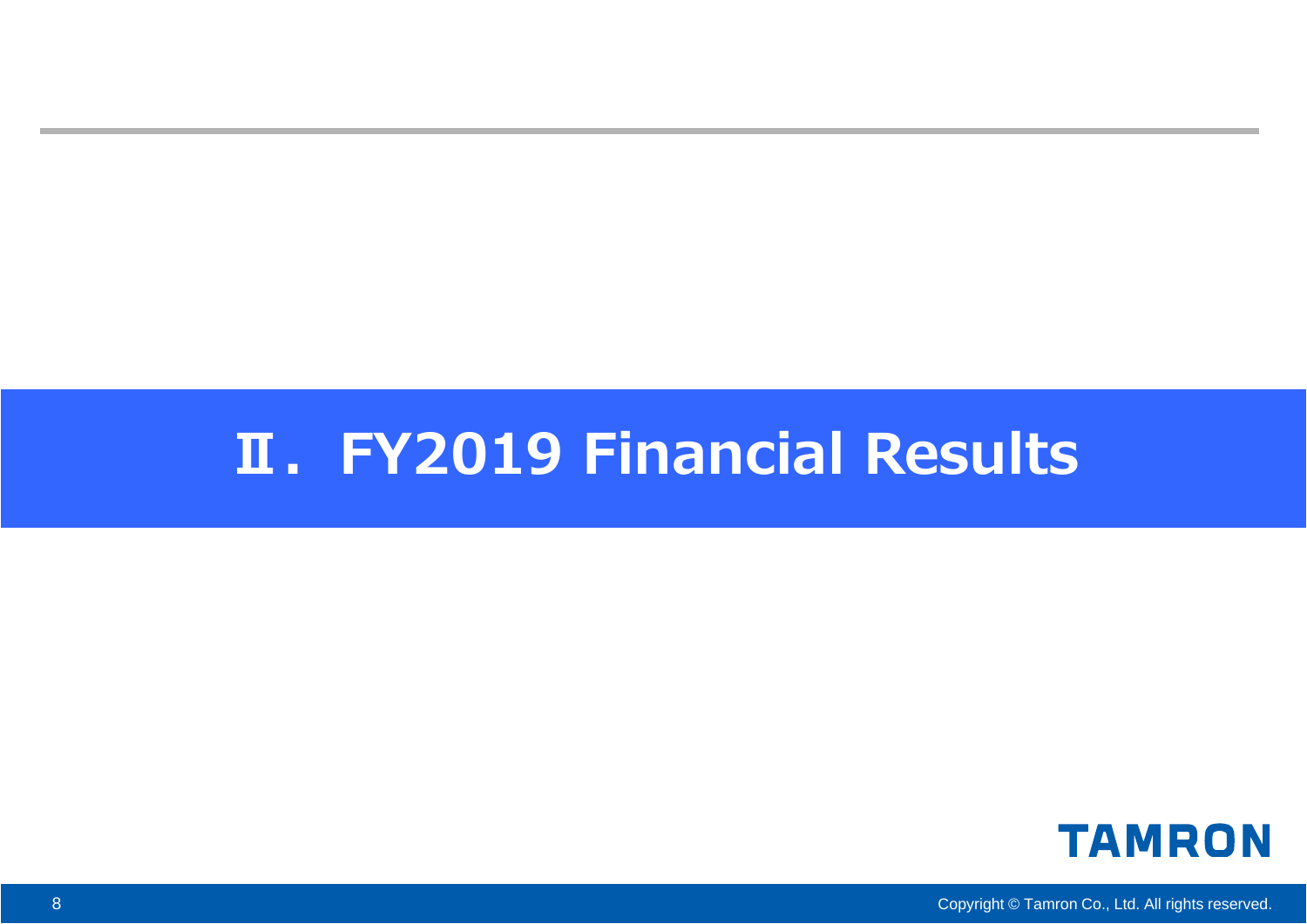# II-1. FY2019 Financial Results

(millions of JPY)

|                                   | <b>Actual</b><br><b>FY18</b> | <b>Revised</b><br><b>Forecast</b><br>FY19(19/10/31) | <b>Actual</b><br><b>FY19</b> | Inc / Dec |        | Inc / Dec |        |
|-----------------------------------|------------------------------|-----------------------------------------------------|------------------------------|-----------|--------|-----------|--------|
|                                   | (a)                          | (b)                                                 | (c)                          | $(c)-(a)$ | $\%$   | $(c)-(b)$ | $\%$   |
| <b>Net Sales</b>                  | 61,815                       | 63,000                                              | 63,285                       | 1,469     | 102.4% | 285       | 100.5% |
| <b>Gross profit</b>               | 21,905                       |                                                     | 24,229                       | 2,323     | 110.6% |           |        |
| (% Sales)                         | 35.4%                        |                                                     | 38.3%                        | 2.9%      |        |           |        |
| <b>Operating</b><br><b>Income</b> | 5,424                        | 6,400                                               | 6,982                        | 1,558     | 128.7% | 582       | 109.1% |
| (% Sales)                         | 8.8%                         | 10.2%                                               | 11.0%                        | 2.2%      | —      | 0.8%      |        |
| <b>Ordinary</b><br><b>Income</b>  | 5,877                        | 6,700                                               | 7,403                        | 1,525     | 126.0% | 703       | 110.5% |
| (% Sales)                         | 9.5%                         | 10.6%                                               | 11.7%                        | 2.2%      | —      | 1.1%      |        |
| <b>Net Income</b>                 | 4,330                        | 4,690                                               | 5,330                        | 1,000     | 123.1% | 640       | 113.7% |
| (% Sales)                         | 7.0%                         | 7.4%                                                | 8.4%                         | 1.4%      |        | 1.0%      |        |
| $JPY - 1$ USD                     | 110.45                       | 108.80                                              | 109.04                       | (1.41)    | —      | 0.24      |        |
| $JPY - 1$ Euro                    | 130.38                       | 121.50                                              | 122.06                       | (8.32)    |        | 0.56      |        |

 $\triangleright$  The sales showed increased and the profit also increased of about 30% compare to previous year, absorbed the negative impact of foreign exchange (sales -¥1.47 billion, operating income -¥0.66 billion),

 $\triangleright$  The sales and profit increased compare to the latest plan (Profits increased about 10%)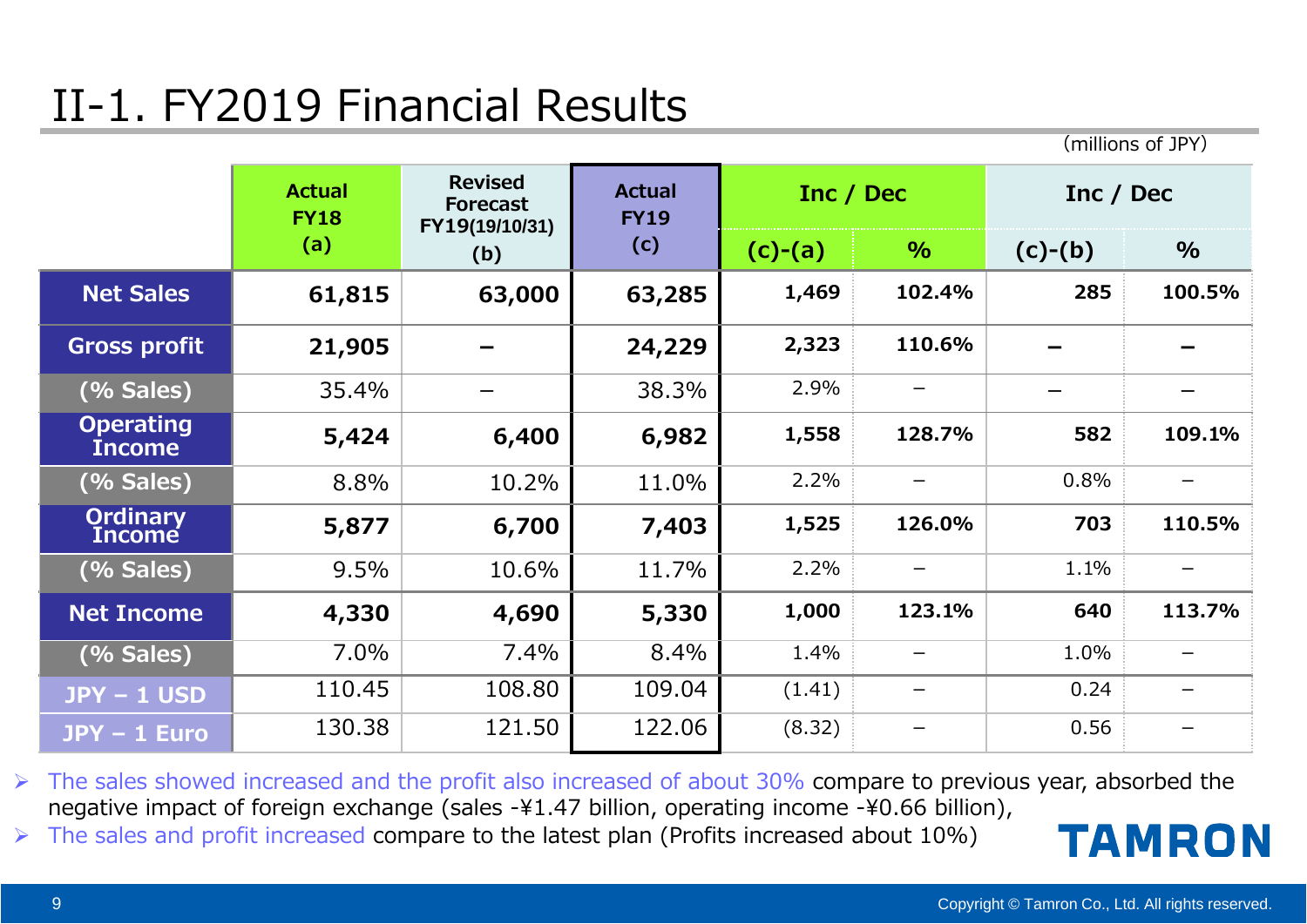## II-2. FY2019 Performance Variation Factors

(millions of JPY)

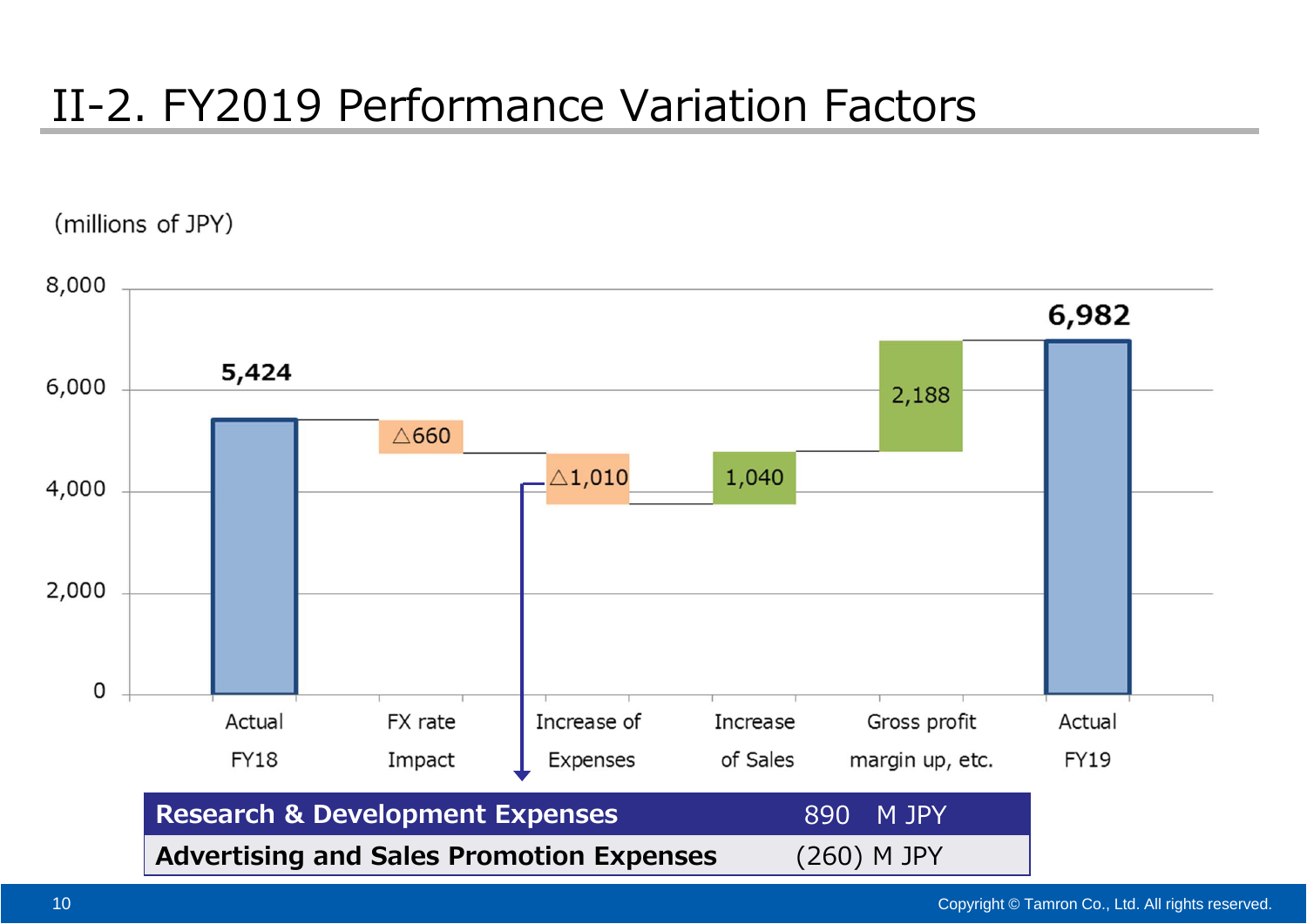# II-3. FY2019 Results by Segment 1) Photographic Products

|                                   | <b>Actual</b><br><b>FY18</b> | <b>Revised</b><br><b>Forecast</b><br>FY19(19/10/31) | <b>Actual</b><br><b>FY19</b> | Inc / Dec |                          | <b>FX Impact</b><br><b>vs. FY18</b> | Inc / Dec |           |      |
|-----------------------------------|------------------------------|-----------------------------------------------------|------------------------------|-----------|--------------------------|-------------------------------------|-----------|-----------|------|
|                                   | (a)                          | (b)                                                 |                              | (c)       | (c)-(a)                  | $\%$                                |           | $(c)-(b)$ | $\%$ |
| <b>Net Sales</b>                  | 45,640                       | 45,900                                              | 46,175                       | 535       | 101.2%                   | (1, 180)                            | 275       | 100.6%    |      |
| <b>Operating</b><br><b>Income</b> | 7,113                        | 8,100                                               | 8,635                        | 1,521     | 121.4%                   | (650)                               | 535       | 106.6%    |      |
| $(%$ Sales)                       | 15.6%                        | 17.6%                                               | 18.7%                        | 3.1%      | $\overline{\phantom{0}}$ | $\overline{\phantom{0}}$            | 1.1%      |           |      |

- $\blacktriangleright$  With the strong sales of mirrorless models, the total sales of own-brand models kept the same level, with only 3% decrease, compare to the previous year; whereas, the market shrank more.
- $\blacktriangleright$  The operating income sharply increased from the previous year due to the higher gross profit margin from the newly launched own-brand models, together with the lower SGA expenses. **⇒High profitability business with profit margin in the 18% range.**



(millions of JPY)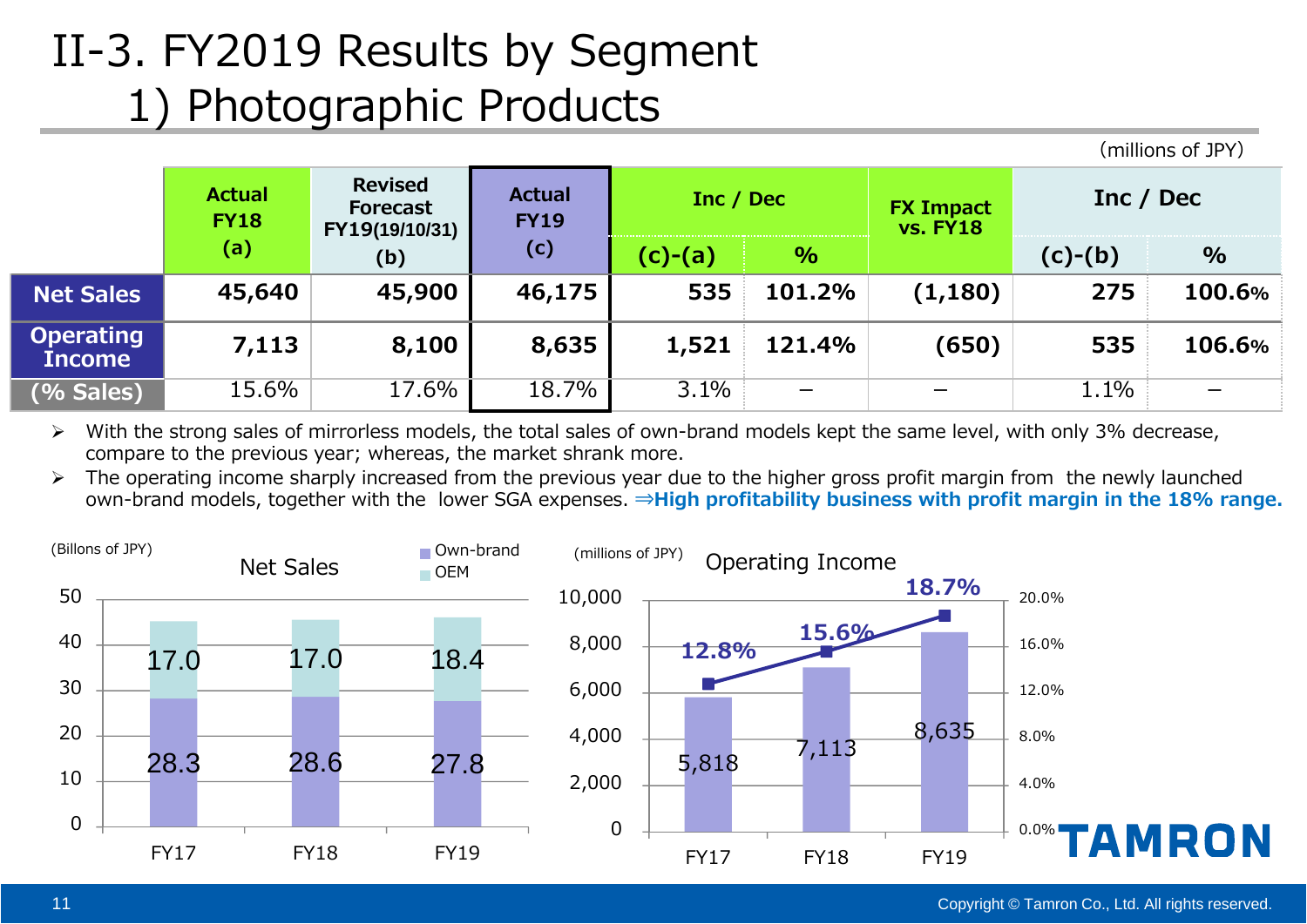#### Photographic Products - New Models

| Category          |                               | Launched in 2018                                                                    | <b>Launched in 2019</b>                                                                |
|-------------------|-------------------------------|-------------------------------------------------------------------------------------|----------------------------------------------------------------------------------------|
|                   | <b>Single</b><br><b>Fixed</b> |                                                                                     | <b>Launched in Dec.</b><br>24mm F/2.8<br>35mm F/2.8<br>OSD M1:2 (F051) OSD M1:2 (F053) |
| <b>Mirrorless</b> | Wide<br>Zoom                  |                                                                                     | <b>Launched</b><br>in Jul.<br>17-28mm F/2.8 RXD (A046)                                 |
|                   | <b>Standard</b><br>Zoom       | <b>Launched</b><br>in May.<br>28-75mm F/2.8 RXD (A036)                              |                                                                                        |
|                   | <b>Tele</b><br>Zoom           |                                                                                     |                                                                                        |
|                   |                               | <b>Launched</b><br>in Apr.<br>70-210mm F/4 VC USD (A034)<br><b>Launched in Sep.</b> | <b>Launched</b><br>in May.<br>35-150mm F/2.8-4 VC OSD (A043)                           |
| <b>DSLR</b>       |                               | 17-35mm<br>SP 15-30mm F/2.8<br>F/2.8-4 OSD (A037)<br><b>VC USD G2 (A041)</b>        | <b>Launched</b><br>in Jun.<br>SP 35mm F/1.4 USD (F045)                                 |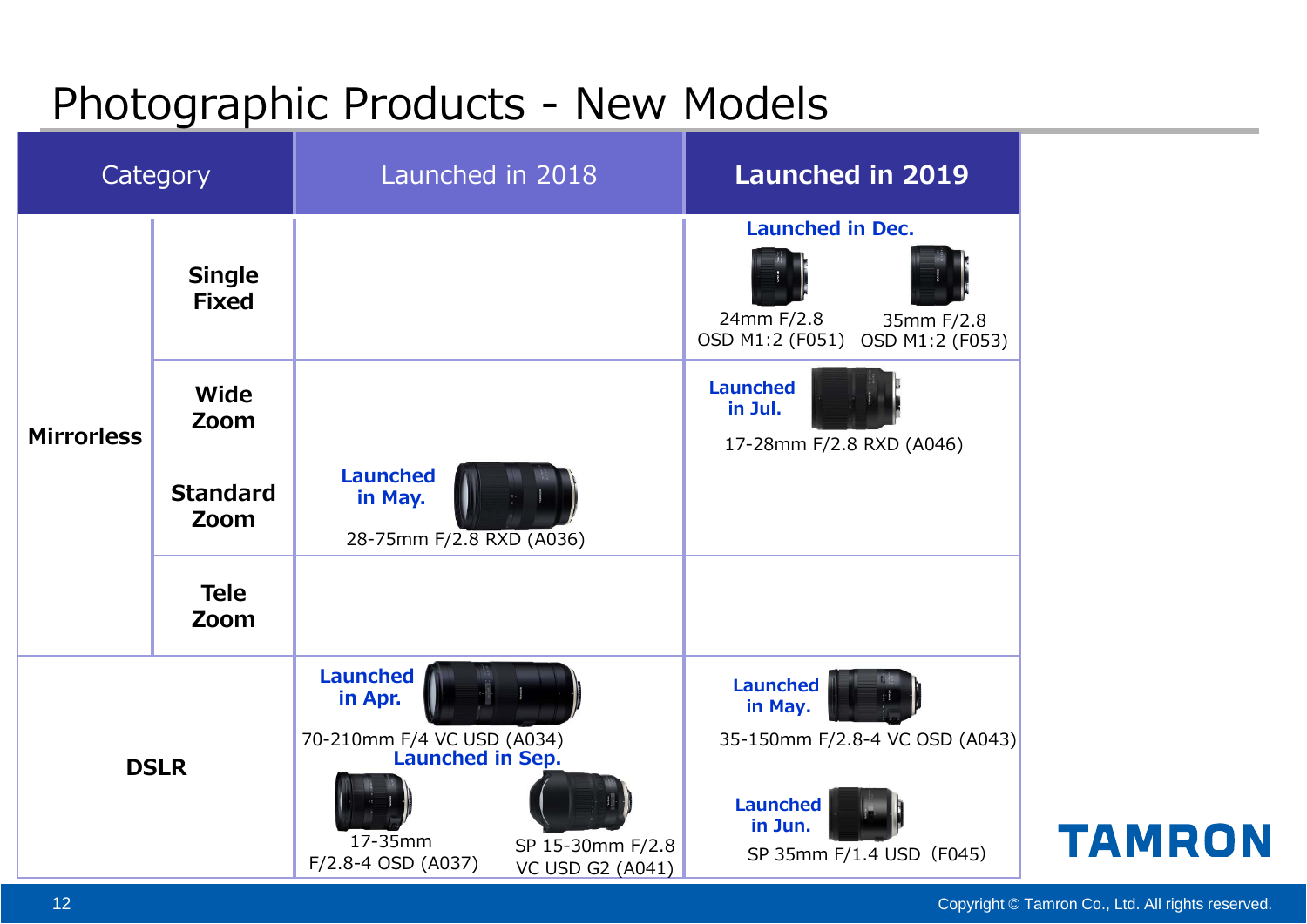# II-3. FY2019 Results by Segment 2) Optical Components

|                                   |                              |                                                     |                              |       |           |                                     |           | (millions of JPY) |
|-----------------------------------|------------------------------|-----------------------------------------------------|------------------------------|-------|-----------|-------------------------------------|-----------|-------------------|
|                                   | <b>Actual</b><br><b>FY18</b> | <b>Revised</b><br><b>Forecast</b><br>FY19(19/10/31) | <b>Actual</b><br><b>FY19</b> |       | Inc / Dec | <b>FX Impact</b><br><b>vs. FY18</b> | Inc / Dec |                   |
|                                   | (a)                          | (b)                                                 | (c)<br>$(c)-(a)$             | $\%$  |           | $(c)-(b)$                           | $\%$      |                   |
| <b>Net Sales</b>                  | 3,436                        | 2,500                                               | 2,739                        | (697) | 79.7%     | (50)                                | 239       | 109.6%            |
| <b>Operating</b><br><b>Income</b> | 80                           | <b>100</b>                                          | 137                          | 56    | 169.3%    | 10                                  | 37        | 137.2%            |
| (% Sales)                         | 2.4%                         | 4.0%                                                | 5.0%                         | 2.6%  | -         |                                     | 1.0%      |                   |

 $\blacktriangleright$  The sales of DSC/VC Lenses decreased due to the shrink of the digital camera markets, and the sales of the Drone Products also decreased because of the decline of orders.

 $\blacktriangleright$ The operating income increased with the improvement in the product mix of DSC/VC lenses and drone Products.

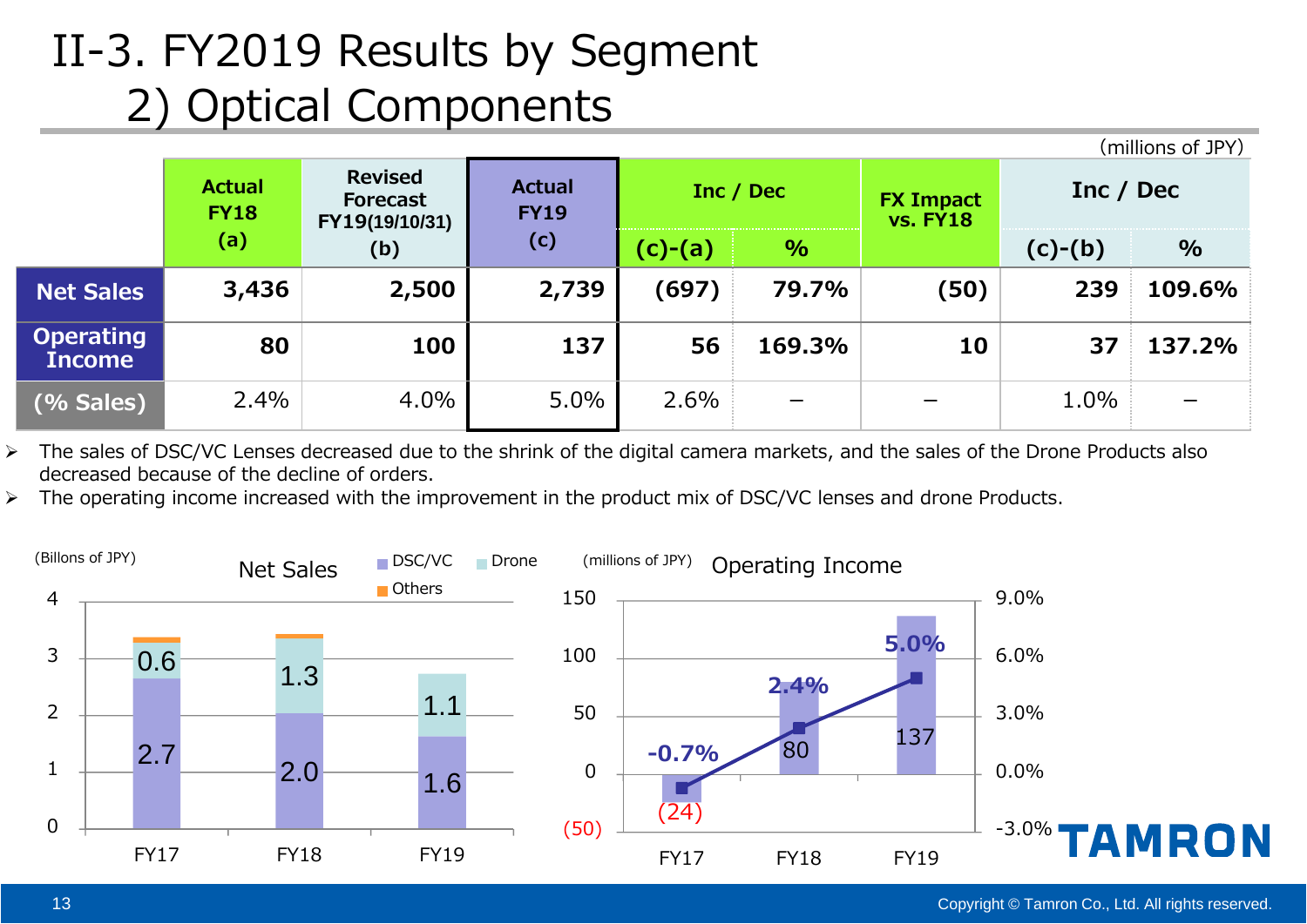## II-3. FY2019 Results by Segment 3) Commercial / Industrial-Use Optics

(millions of JPY)

|                                   | <b>Actual</b><br><b>FY18</b> | <b>Revised</b><br><b>Forecast</b><br>FY19(19/10/31) | <b>Actual</b><br><b>FY19</b> |                   | Inc / Dec | <b>FX Impact</b><br><b>vs. FY18</b> | Inc / Dec |                          |
|-----------------------------------|------------------------------|-----------------------------------------------------|------------------------------|-------------------|-----------|-------------------------------------|-----------|--------------------------|
|                                   | (a)                          | (b)                                                 | (c)                          | $(c)-(a)$<br>$\%$ |           | $(c)-(b)$                           | $\%$      |                          |
| <b>Net Sales</b>                  | 12,738                       | 14,600                                              | 14,370                       | 1,632             | 112.8%    | (240)                               | (229)     | 98.4%                    |
| <b>Operating</b><br><b>Income</b> | 813                          | 1,000                                               | 994                          | 181               | 122.3%    | (20)                                | (5)       | 99.5%                    |
| (% Sales)                         | 6.4%                         | 6.8%                                                | 6.9%                         | 0.5%              | —         |                                     | 0.1%      | $\overline{\phantom{0}}$ |

 $\blacktriangleright$ The sales and profits of Automotive Lenses and the Surveillance/FA Lenses achieved two-digit-increase from the previous year.

 $\blacktriangleright$  The sales of Automotive Lenses increased by 30% compare to the previous year due to expansions of Automotive Sensing Lenses.

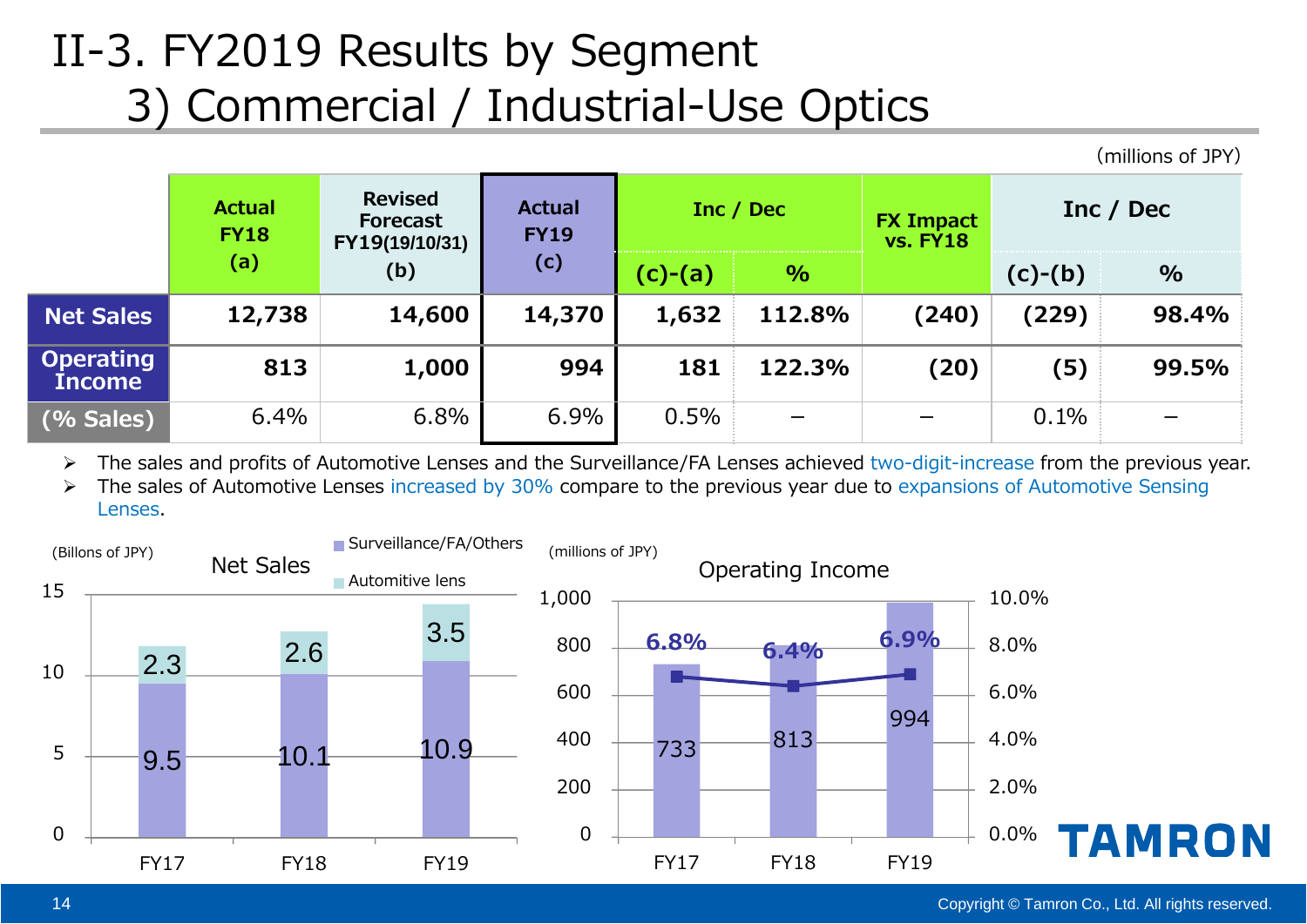# **Ⅲ. FY2020 Forecast**



Copyright © Tamron Co., Ltd. All rights reserved.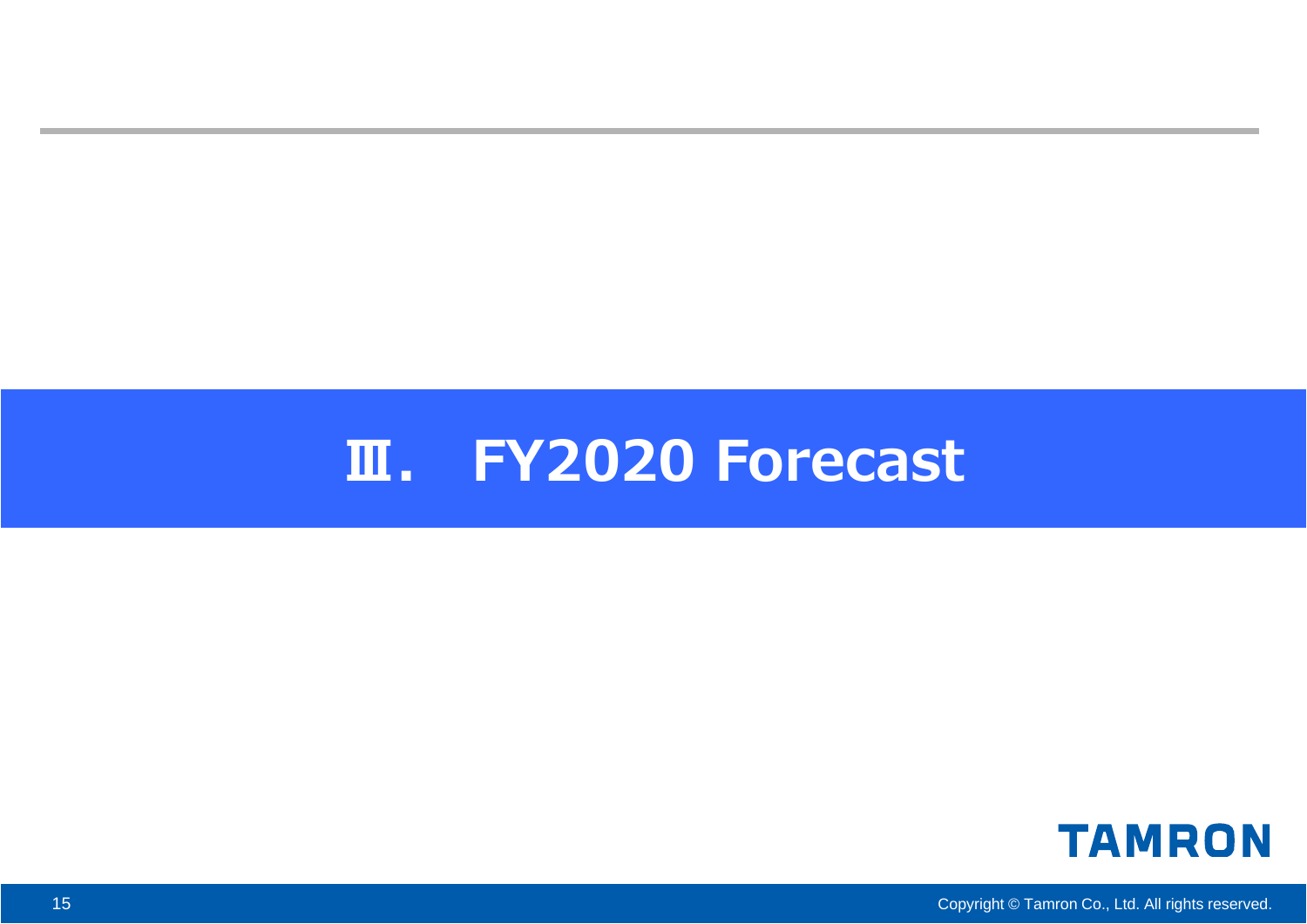# Ⅲ-1. FY2020 Financial Forecast

|                                   | (millions of JPY)            |                                |           |           |
|-----------------------------------|------------------------------|--------------------------------|-----------|-----------|
|                                   | <b>Actual</b><br><b>FY19</b> | <b>Forecast</b><br><b>FY20</b> |           | Inc / Dec |
|                                   | (a)                          | (b)                            | $(b)-(a)$ | $\%$      |
| <b>Net Sales</b>                  | 63,285                       | 65,500                         | 2,214     | 103.5%    |
| <b>Operating</b><br><b>Income</b> | 6,982                        | 7,000                          | 17        | 100.2%    |
| (% Sales)                         | 11.0%                        | 10.7%                          | (0.3)%    |           |
| <b>Ordinary</b><br>Income         | 7,403                        | 7,000                          | (403)     | 94.6%     |
| (% Sales)                         | 11.7%                        | 10.7%                          | $(1.0)\%$ |           |
| <b>Net Income</b>                 | 5,330                        | 5,010                          | (320)     | 94.0%     |
| (% Sales)                         | 8.4%                         | 7.6%                           | (0.8)%    |           |
| <b>JPY - 1 USD</b>                | 109.04                       | 107.00                         | (2.04)    |           |
| JPY - 1 Euro                      | 122.06                       | 120.00                         | (2.06)    |           |



- $\blacktriangleright$  Economic & Market Situation
	- ・ The assumption of exchange rate: JPY gets stronger against USD and EUR, which will reduce sales and profits.
	- ・ Assumption of DSLR cameras and Interchangeable lenses market growth: decreased
- Company's Forecast
	- ・ Although the sales in photographic lens declined, the sales and profits in the other categories are expected to increase despite the higher JPY.

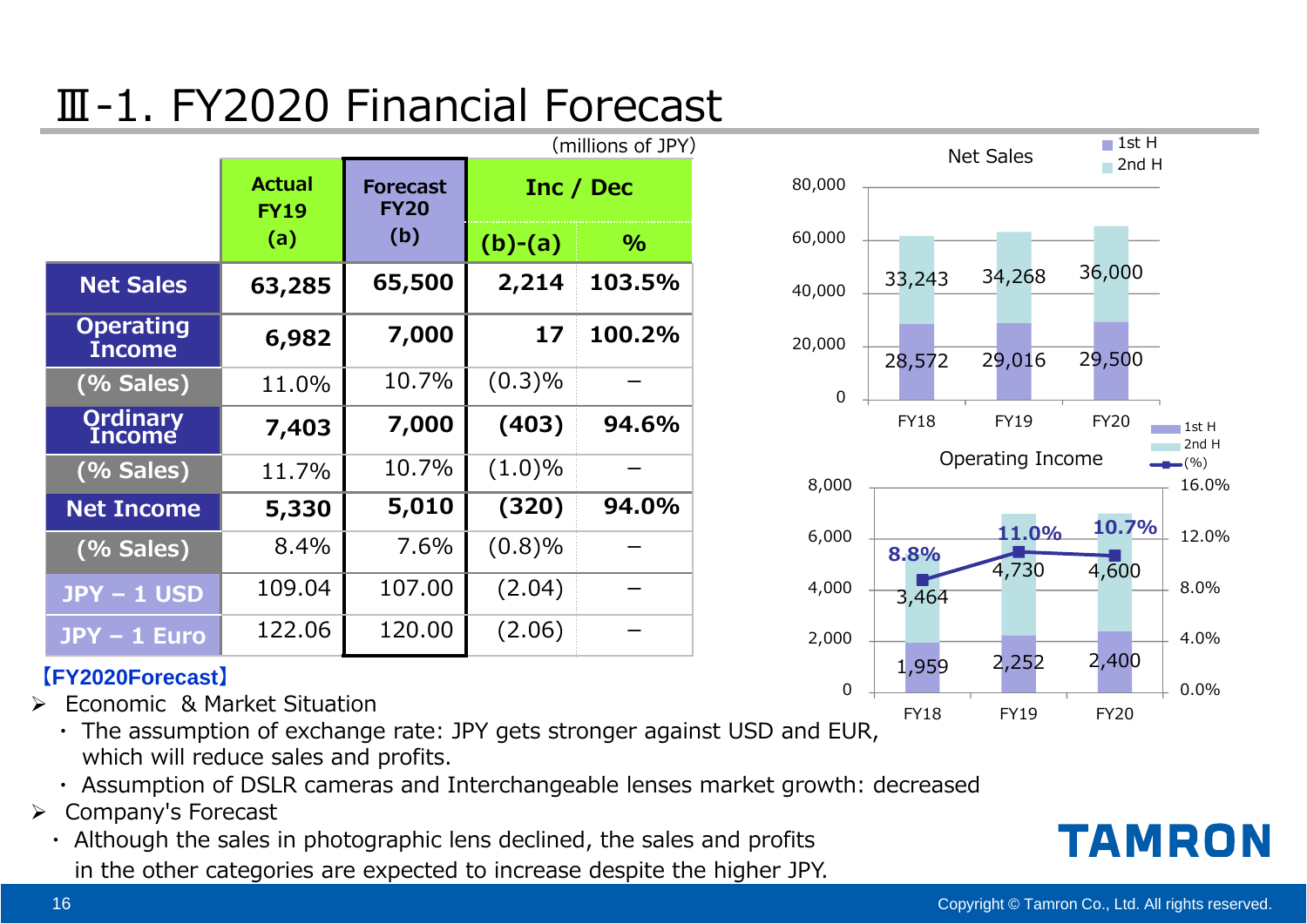# Ⅲ-2. FY2020 Forecast by Segment 1) Photographic Products

|                                   |                              |                                |           |       | (millions of JPY) |
|-----------------------------------|------------------------------|--------------------------------|-----------|-------|-------------------|
|                                   | <b>Actual</b><br><b>FY19</b> | <b>Forecast</b><br><b>FY20</b> | Inc / Dec |       |                   |
|                                   | (a)                          | (b)                            | $(b)-(a)$ | $\%$  |                   |
| <b>Net Sales</b>                  | 46,175                       | 45,200                         | (975)     | 97.9% |                   |
| <b>Operating</b><br><b>Income</b> | 8,635                        | 7,900                          | (735)     | 91.5% |                   |
| (% Sales)                         | 18.7%                        | 17.5%                          | $(1.2)\%$ |       |                   |

- $\blacktriangleright$  The sales and profits are expected to decline due to the continued decline of the markets, Operating profits margin is expected to keep high level.
- > With newly launched mirrorless models, the sales of own-brand models is expected to increase the sales compare to the previous year.



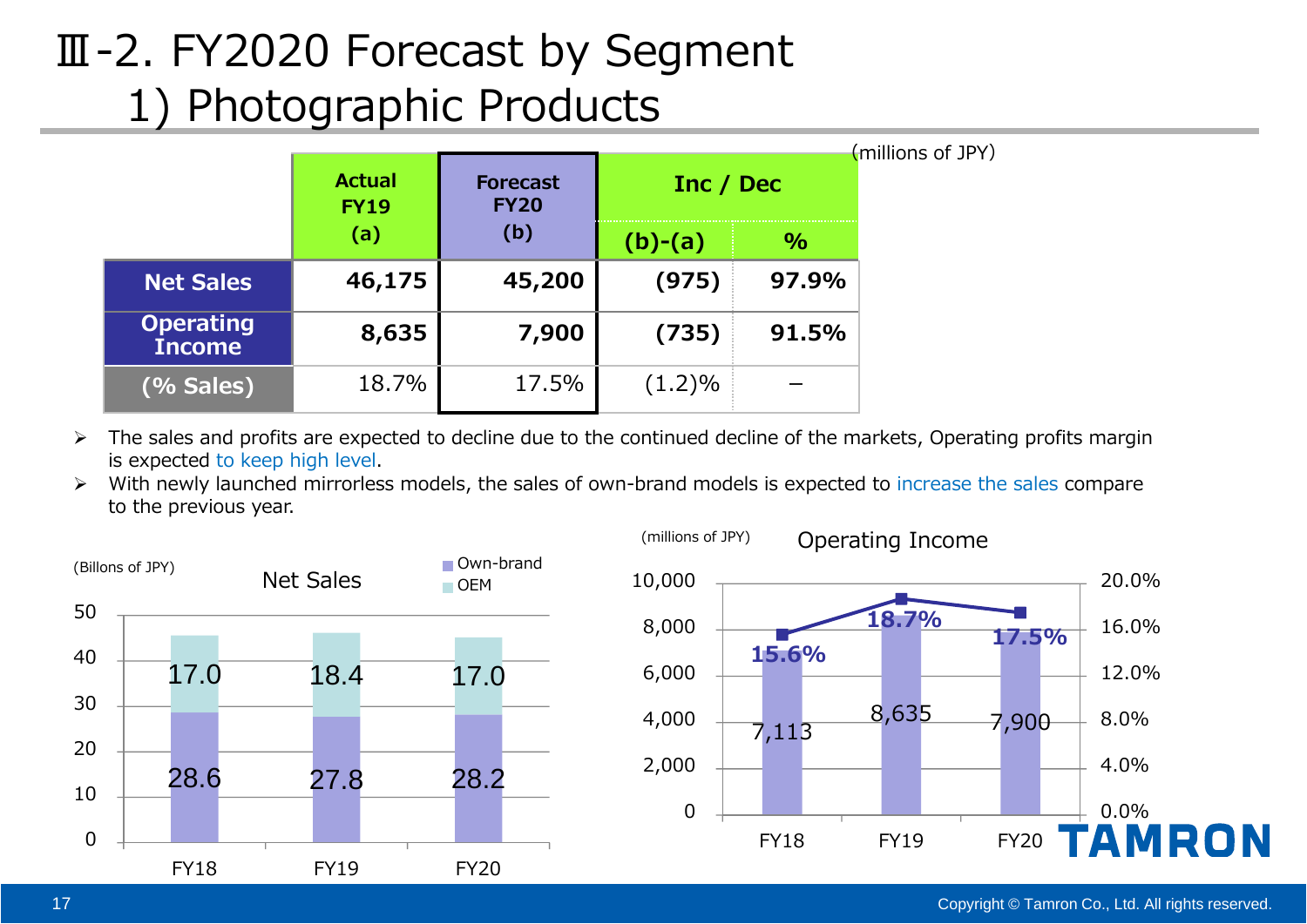### Photographic Products - New Models

|                   | Category                      | Launched in 2018                                                                                                                                                    | <b>Launched in 2019</b>                                                                                               | <b>To be Launched</b><br>in 2020                                        |
|-------------------|-------------------------------|---------------------------------------------------------------------------------------------------------------------------------------------------------------------|-----------------------------------------------------------------------------------------------------------------------|-------------------------------------------------------------------------|
|                   | <b>Single</b><br><b>Fixed</b> |                                                                                                                                                                     | <b>Launched in Dec.</b><br>24mm F/2.8<br>35mm F/2.8<br>OSD M1:2 (F051)<br>OSD M1:2 (F053)                             | <b>Launched</b><br>in Jan,<br>20mm F/2.8<br>OSD M1:2 (F050)             |
| <b>Mirrorless</b> | Wide<br>Zoom                  |                                                                                                                                                                     | <b>Launched</b><br>in Jul.<br>17-28mm F/2.8 RXD (A046)                                                                | In 2020, 5 models<br>are planned.<br>$\Rightarrow$ The two models       |
|                   | <b>Standard</b><br>Zoom       | <b>Launched</b><br>in May<br>28-75mm F/2.8 RXD (A036)                                                                                                               |                                                                                                                       | have already been<br>announced.                                         |
|                   | <b>Tele</b><br>Zoom           |                                                                                                                                                                     |                                                                                                                       | To be<br><b>Launched in</b><br>this spring<br>70-180mm F/2.8 VXD (A056) |
|                   | <b>DSLR</b>                   | <b>Launched</b><br>in Apr.<br>70-210mm F/4 VC USD (A034)<br><b>Launched in Sep.</b><br>17-35mm<br>SP 15-30mm F/2.8<br>F/2.8-4 OSD (A037)<br><b>VC USD G2 (A041)</b> | <b>Launched</b><br>in May<br>35-150mm F/2.8-4 VC OSD (A043)<br><b>Launched</b><br>in Jun.<br>SP 35mm F/1.4 USD (F045) | <b>TAMRON</b>                                                           |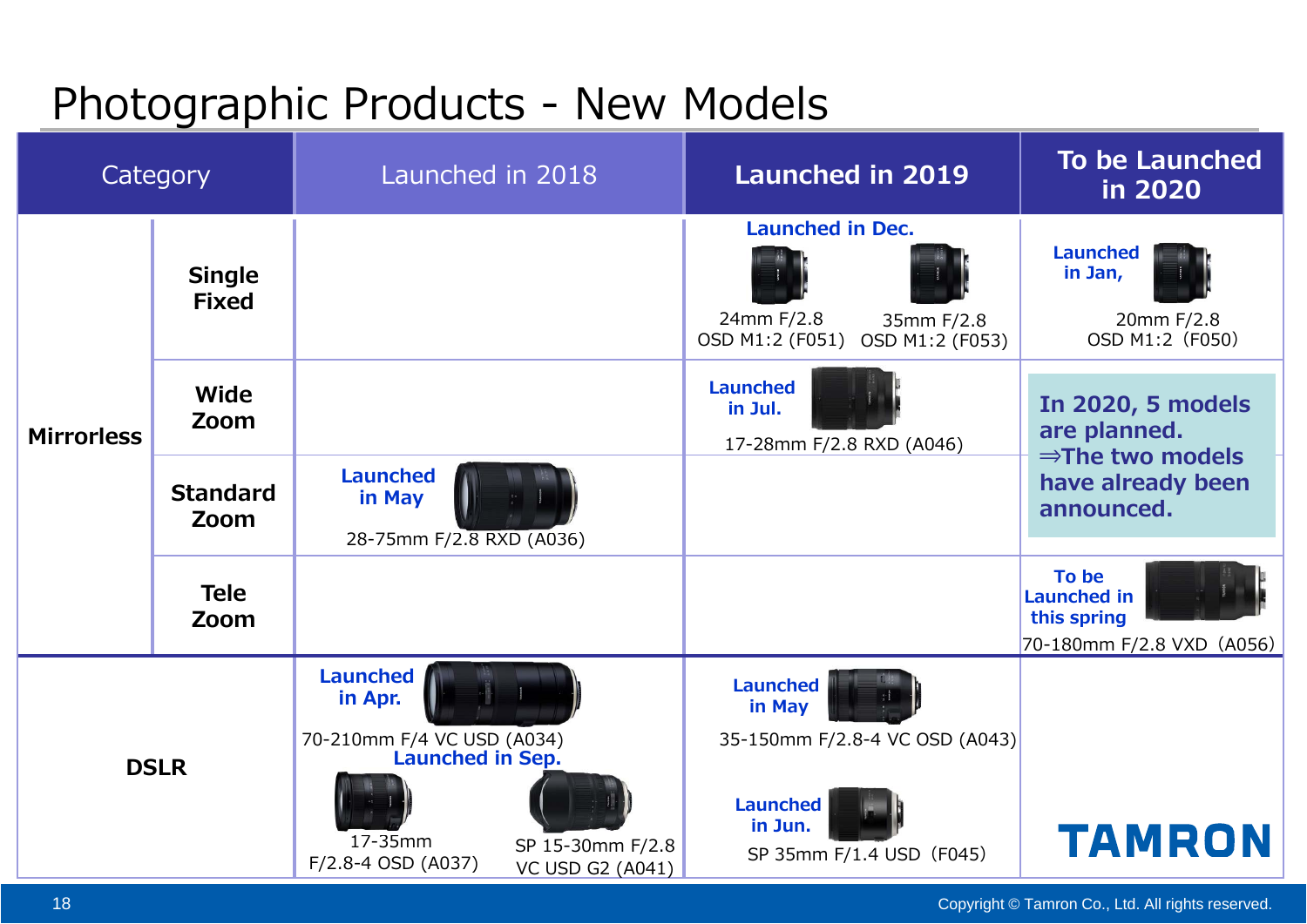# Ⅲ-2. FY2020 Forecast by Segment 2) Optical Components

|                                   |                              |                                |           | (millions of JPY) |  |
|-----------------------------------|------------------------------|--------------------------------|-----------|-------------------|--|
|                                   | <b>Actual</b><br><b>FY19</b> | <b>Forecast</b><br><b>FY20</b> | Inc / Dec |                   |  |
|                                   | (a)                          | (b)                            | $(b)-(a)$ | $\frac{0}{0}$     |  |
| <b>Net Sales</b>                  | 2,739                        | 1,700                          | (1,039)   | 62.1%             |  |
| <b>Operating</b><br><b>Income</b> | 137                          | 100                            | (37)      | 72.9%             |  |
| (% Sales)                         | 5.0%                         | 5.9%                           | 0.9%      |                   |  |

 $\blacktriangleright$ The sales of DSC/VC is expected to decrease due to the larger decline of the markets.

 $\blacktriangleright$ Despite of the larger decline sales of DSC/VC and Drone products, the operating margin is expected to achieve 5% by the improvement in its operational efficiency.

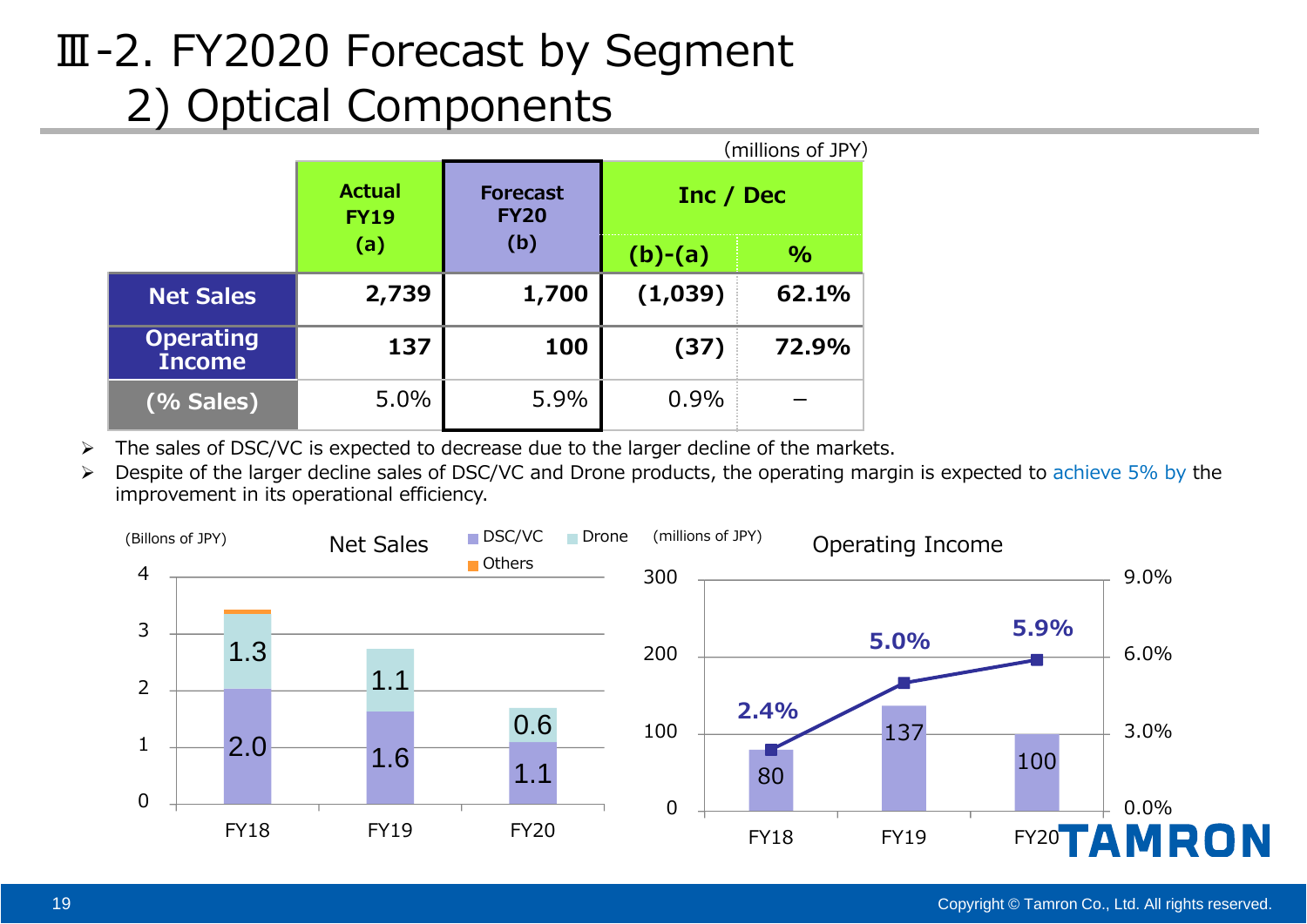# Ⅲ**-**2. FY2020 Forecast by Segment 3) Commercial / Industrial-Use Optics

|                                   | <b>Actual</b><br><b>FY19</b> | <b>Forecast</b><br><b>FY20</b> | Inc / Dec |               | (millions of JPY) |
|-----------------------------------|------------------------------|--------------------------------|-----------|---------------|-------------------|
|                                   | (a)                          | (b)                            | $(b)-(a)$ | $\frac{9}{6}$ |                   |
| <b>Net Sales</b>                  | 14,370                       | 18,600                         | 4,229     | 129.4%        |                   |
| <b>Operating</b><br><b>Income</b> | 994                          | 2,000                          | 1,005     | 201.1%        |                   |
| (% Sales)                         | 6.9%                         | 10.8%                          | 3.9%      |               |                   |

- $\blacktriangleright$ Sales of Surveillance and FA Lens are expected to increase by 40% due to the growth of the markets, and are also expected to mark the highest sales ever.
- $\blacktriangleright$  Automotive Lens sales continue to increase. (despite a slowdown in growth due to the effects of a partial stagnation in the automotive market)
- $\triangleright$ Operating income has doubled and Profit ratio reaches 10% level.



Copyright © Tamron Co., Ltd. All rights reserved.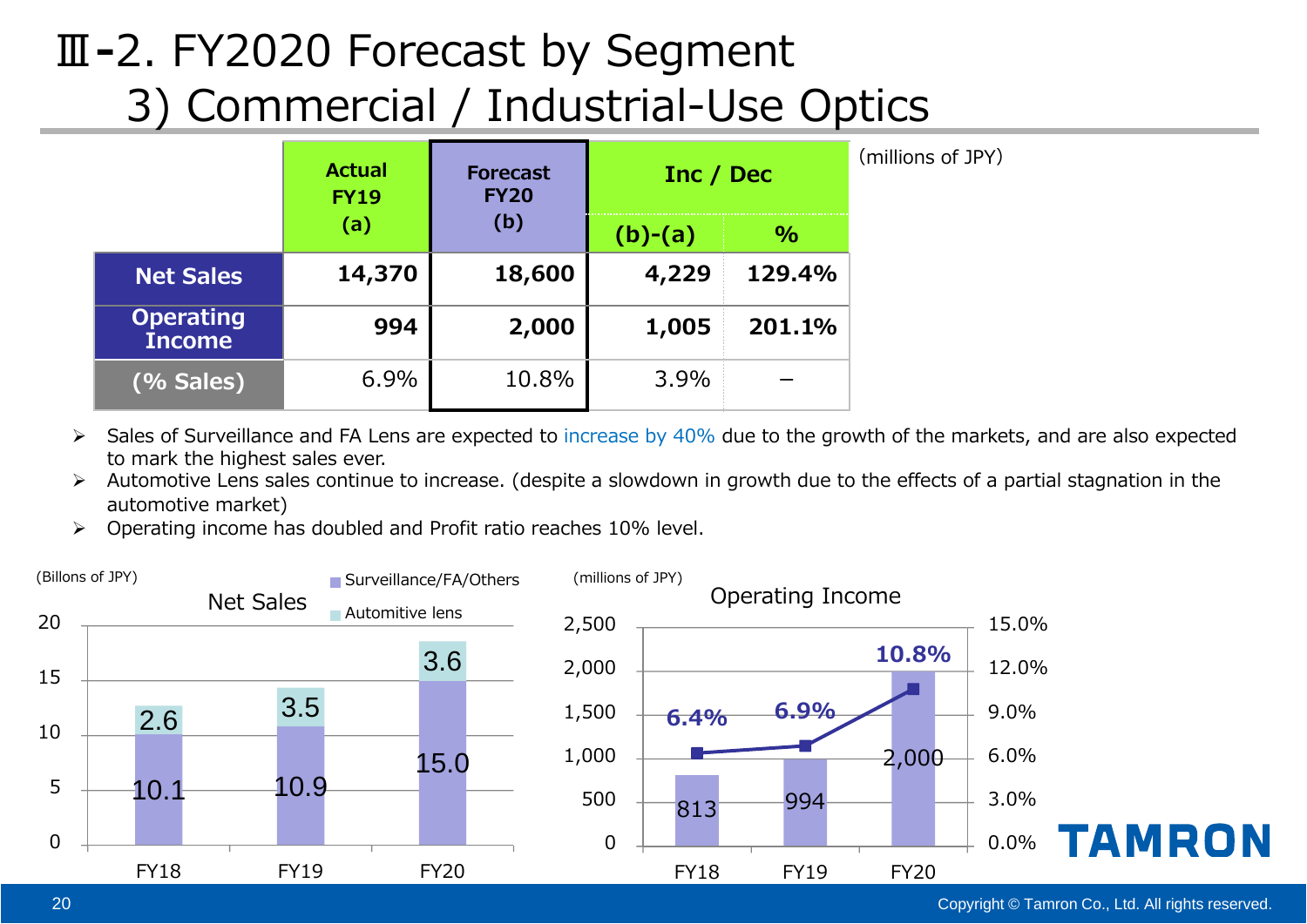# Ⅲ-3. Activities for ESG

#### **Social Issues Management strategy Theme**・Customer Values・Corporate Management **ESG strategy** Environment $(E)$ ・Contribution to a decarbonized society<br>-energy saving -renewable energy ・Marine plastic measures ・Eco design **Values**・Corporate Governance ・Risk Management ・High functionality on smartphone ・City crime ・Increase in traffic accidents・AI society ・Aging society ・Security accident ・Work style reform ・Diversity ・Climate change ・Resource depletion ・Marine plastic ・Chemical contamination ・Quality / Safety camouflage ・Corruption ・Occurrence of disaster・Governance failure**Environmental IssuesGovernance Issues**

#### **Activities Mid-term Management Plan for FY20 Approach for Transformation**  ・Reinforce Sales & Marketing ・Globalization of Sales, Production, R&D ・Re-Building of R&D Process ・New Business Development Society (S) ・Work-life balance・Human resource development ・CSR procurement ・Social **Sales** contributionsGovernance (G) **Sales** ・Quality and Environment Management  $13 \frac{m}{2}$ **New Eyes for Industry** Compare to FY2016



By challenging the possibilities of light, we contribute to the realization of a fulfilling society.

**Purpose**

#### Copyright © Tamron Co., Ltd. All rights reserved.

**Risks and Chances**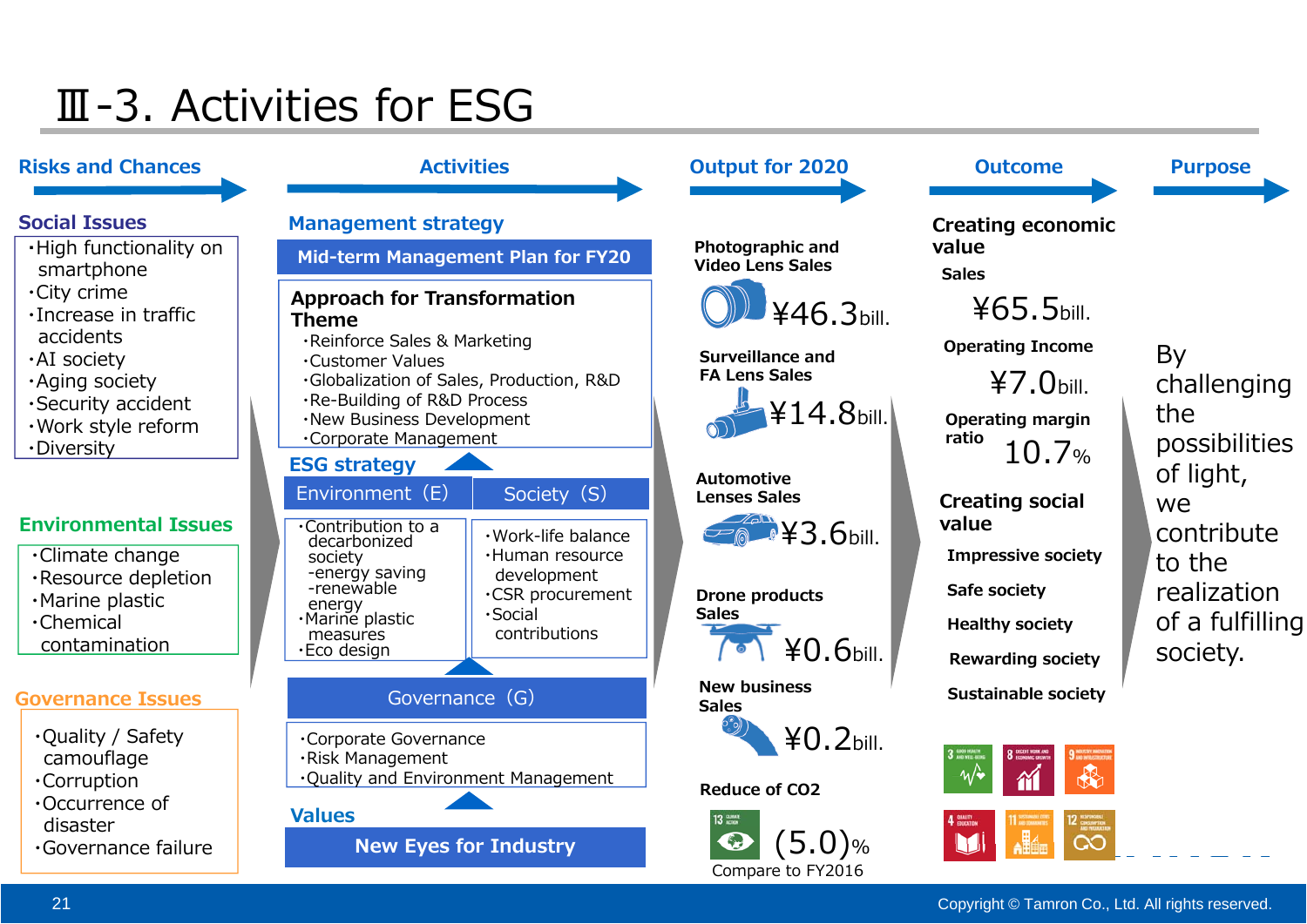# **N. Reference Data**



Copyright © Tamron Co., Ltd. All rights reserved.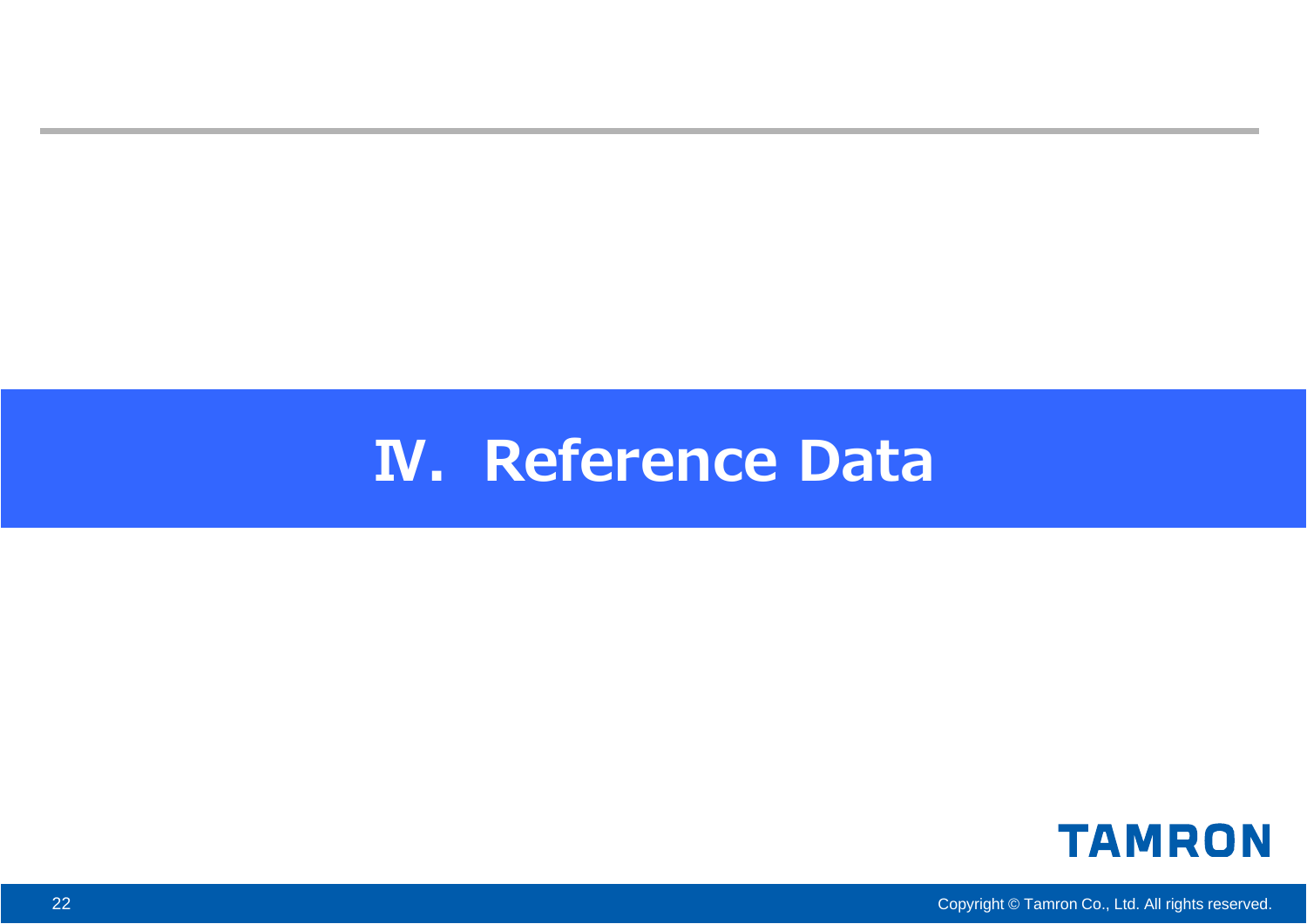# Ⅳ-1. Financial Summary

|                                                     | (millions of JPY)      |                        |                            |  |  |
|-----------------------------------------------------|------------------------|------------------------|----------------------------|--|--|
|                                                     | Dec 31,<br>2018<br>(a) | Dec 31,<br>2019<br>(b) | <b>Change</b><br>$(b)-(a)$ |  |  |
| Cash & Deposits                                     | 22,438                 | 28,384                 | 5,946                      |  |  |
| <b>Notes &amp; Accounts</b><br>Receivable           | 13,407                 | 12,907                 | (500)                      |  |  |
| Inventories                                         | 10,811                 | 9,388                  | (1, 423)                   |  |  |
| <b>Other Current</b><br><b>Assets</b>               | 1,143                  | 982                    | (160)                      |  |  |
| <b>Non-Current Assets</b>                           | 16,903                 | 17,634                 | 731                        |  |  |
| <b>Total Assets</b>                                 | 64,704                 | 69,287                 | 4,592                      |  |  |
| <b>Total Current</b><br>Liabilities                 | 11,553                 | 12,299                 | 746                        |  |  |
| <b>Total Non-Current</b><br>Liabilities             | 2,299                  | 2,458                  | 159                        |  |  |
| <b>Total Net Assets</b>                             | 50,852                 | 54,539                 | 3,686                      |  |  |
| <b>Total Liabilities &amp; Net</b><br><b>Assets</b> | 64,704                 | 69,297                 | 4,592                      |  |  |
| Ratio of Net Assets                                 | 78.6%                  | 78.7%                  | 0.1%                       |  |  |

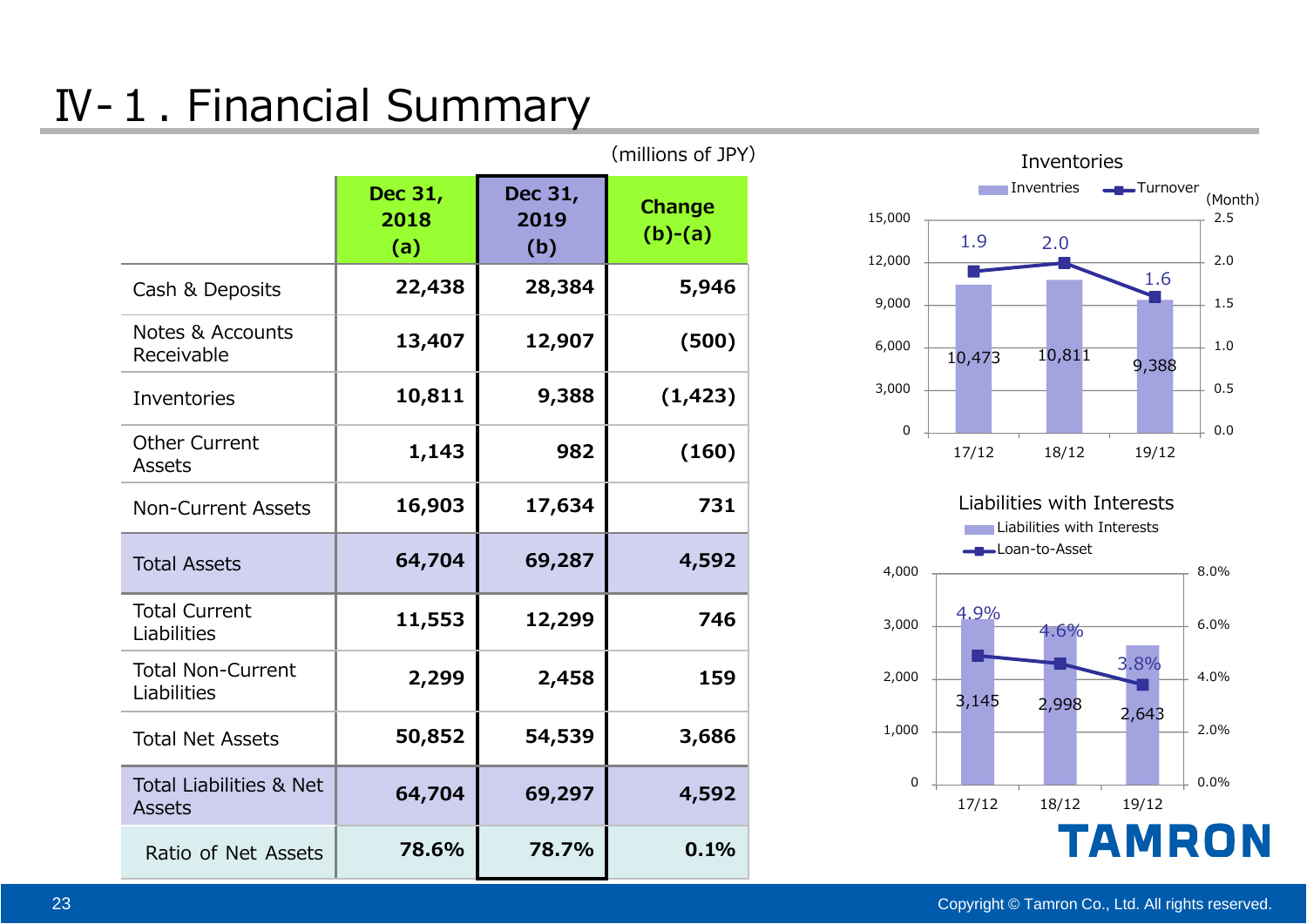### Ⅳ-2. Capital Investment, Depreciation, & Research & Development Expenses

Capital Investment & Depreciation

(Ratio of R&D Expenses)<br>(Met Sales) / Net Sales) (millions of JPY) /Net Sales)Capital Ivestment Depreciation 6,000 12.0%5,000 5,263 5,400 4,400 5,000 10.0%4,000 4,373 4,002 4,111 3,365 3,562 3,171 3,000 4,000 8.0%**8.3% 8.2%** 3,000 2,666 2,484 2,425 **6.8% 7.1%** 3,000 6.0%**6.7%**2,047 2,000 2,000 4.0%1,000 1,000 2.0%0.0% $\Omega$ 0FY16 FY17 FY18 FY19 FY20 FY16 FY17 FY18 FY19 FY20 Forecast Forecast**TAMRON** 

Research & Development Expenses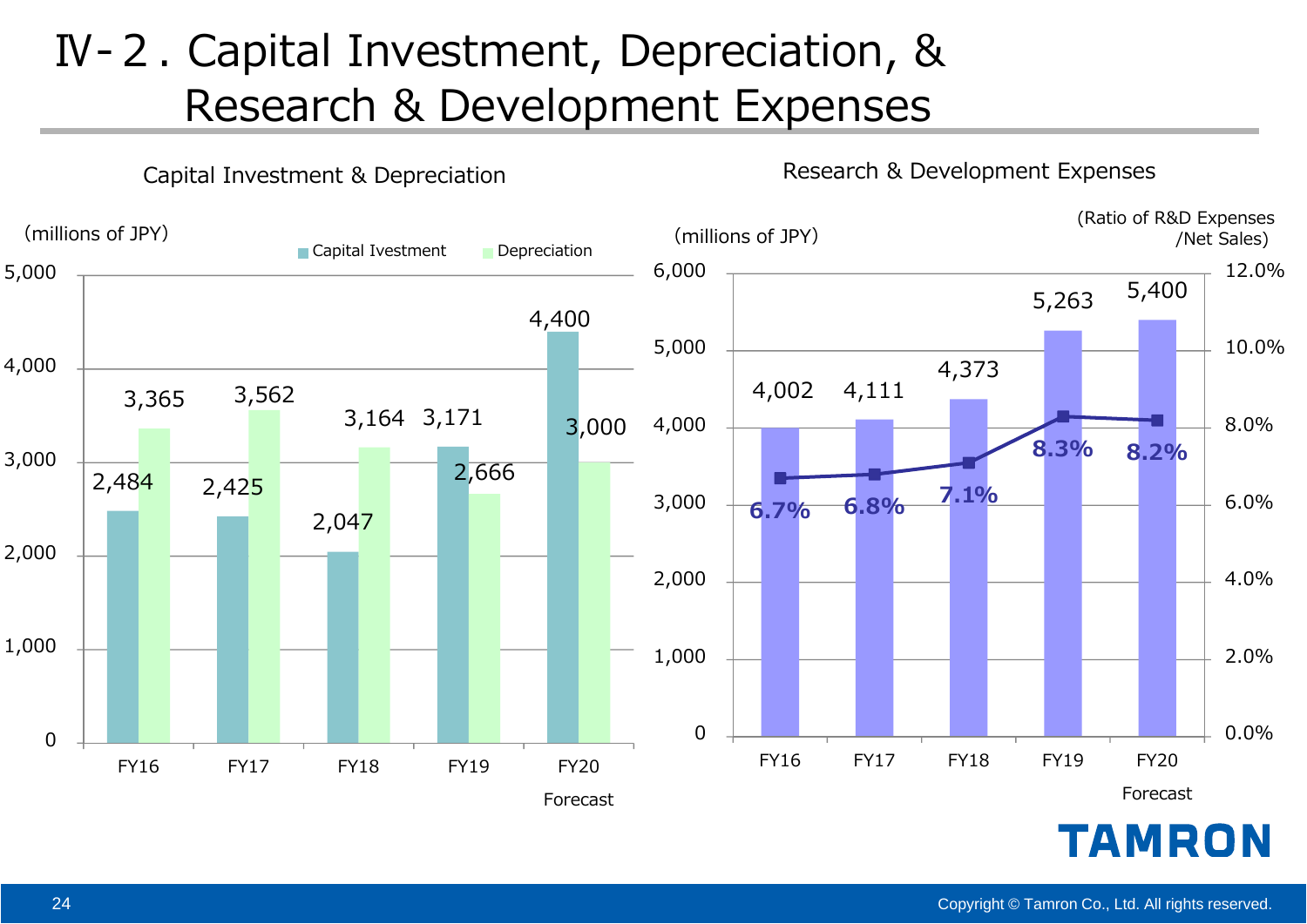### Ⅳ-3. Cash Flow Situation

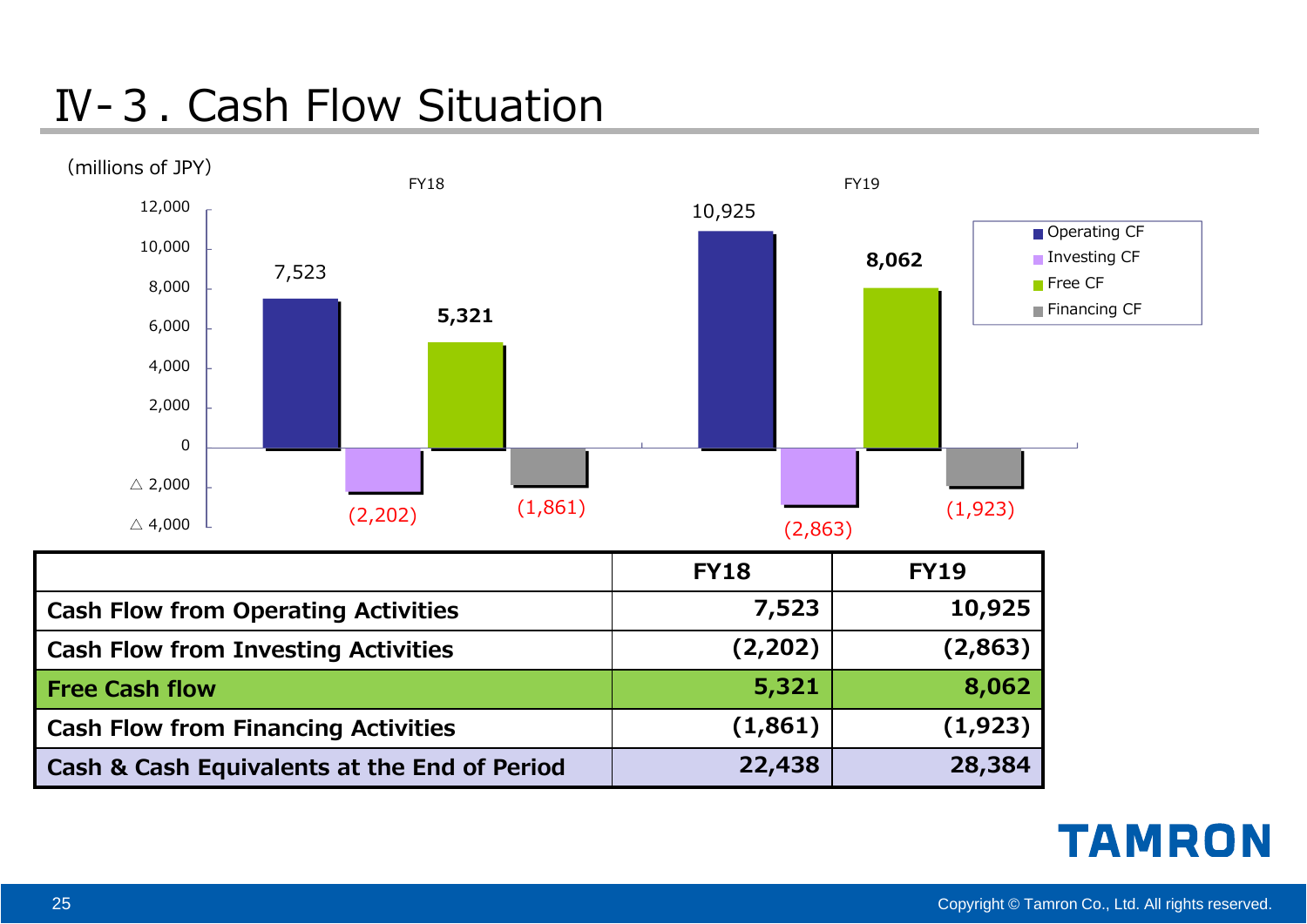## Ⅳ-4. Cash Dividends Outlook &Key Performance Indicators

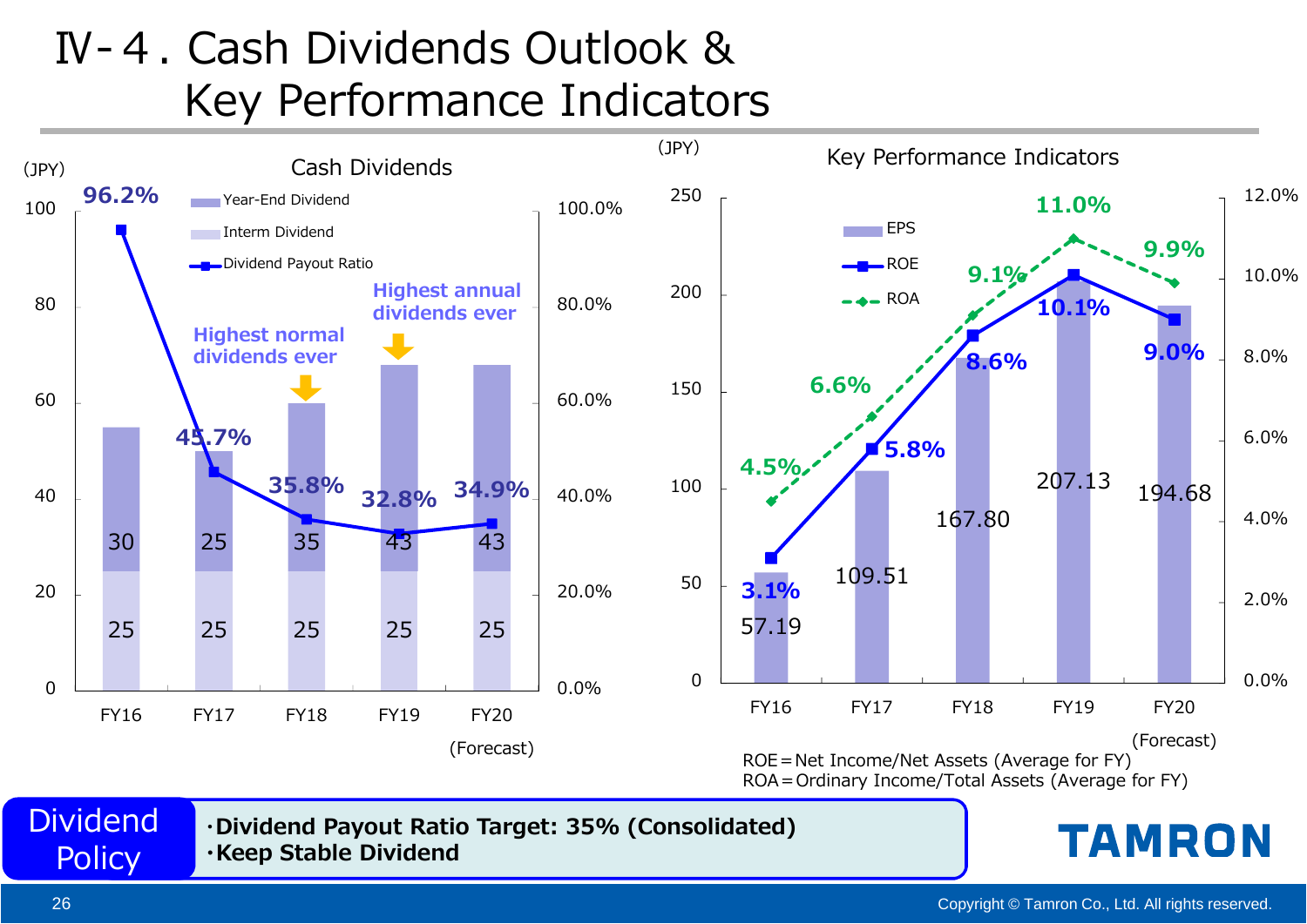# Ⅳ-5. Impact of Foreign Exchange Rate Fluctuations

| <b>FY2019</b> |                              | (JPY)                        |                  | (millions of JPY)                 |
|---------------|------------------------------|------------------------------|------------------|-----------------------------------|
|               | <b>Exchange Rate</b>         |                              | <b>Impact</b>    |                                   |
|               | <b>Actual</b><br><b>FY18</b> | <b>Actual</b><br><b>FY19</b> | <b>Net Sales</b> | <b>Operating</b><br><b>Income</b> |
| <b>USD</b>    | 110.45                       | 109.04                       | (590)            | (90)                              |
| <b>EUR</b>    | 130.38                       | 122.06                       | (610)            | (510)                             |
| <b>Others</b> | $\overline{\phantom{0}}$     |                              | (270)            | (60)                              |
| <b>Total</b>  | $\overline{\phantom{a}}$     |                              | (1,470)          | 660                               |

(Impact on FY2018 Actual performance)

| <b>Forecast FY2020</b> | (JPY)                            | (millions of JPY) |                           |  |
|------------------------|----------------------------------|-------------------|---------------------------|--|
|                        | <b>Exchange Rate</b>             |                   | Impact of ¥1 appreciation |  |
|                        | <b>Assumption</b><br><b>FY20</b> | <b>Net Sales</b>  | <b>Operating Income</b>   |  |
| <b>USD</b>             | 107.00                           | (330)             | (20)                      |  |
| <b>EUR</b>             | 120.00                           | (80)              | 70                        |  |